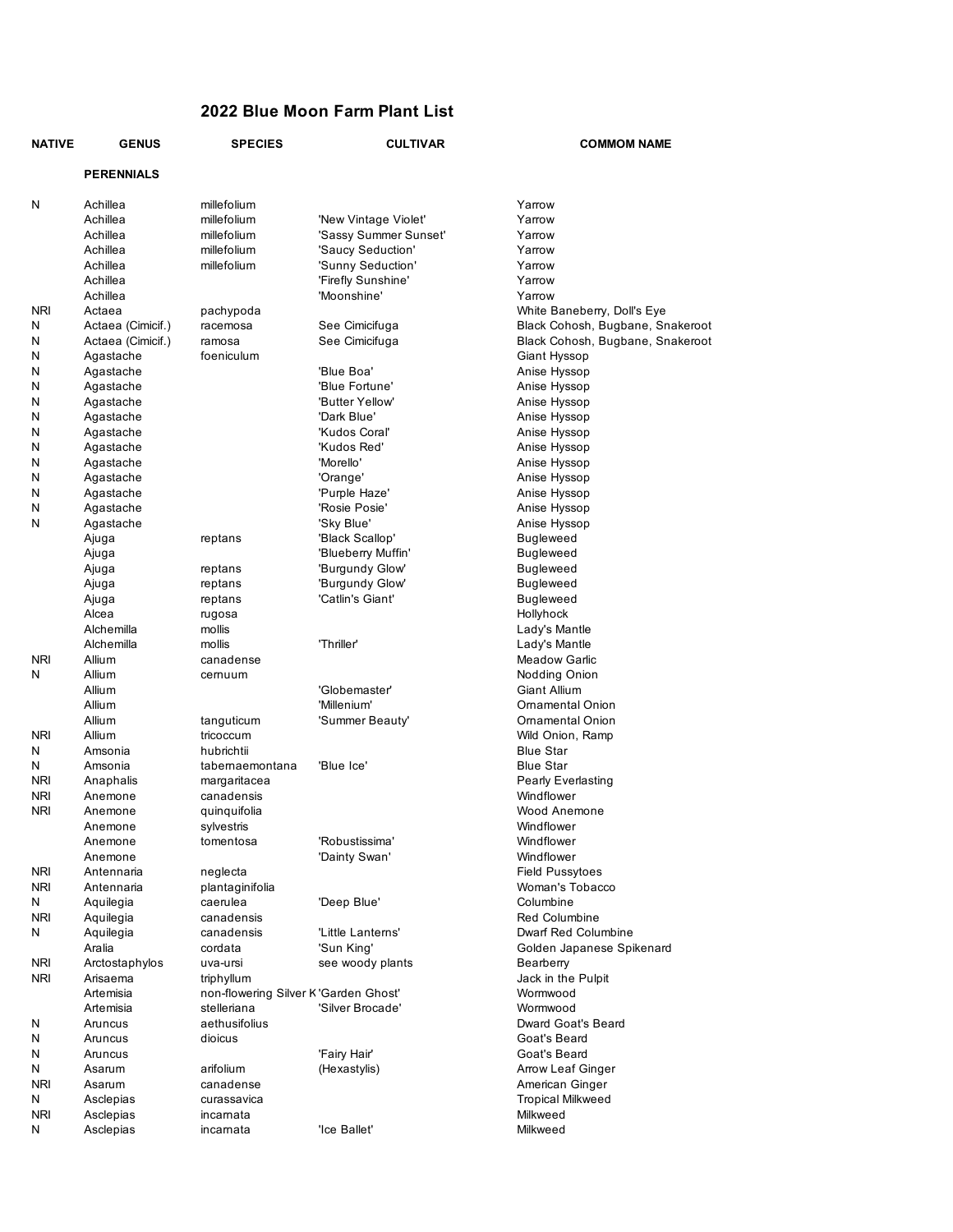| syriaca<br><b>NRI</b><br>Asclepias<br><b>Butterfly Weed</b><br>tuberosa<br><b>NRI</b><br>verticillata<br>Whorled Milkweed<br>Asclepias<br><b>NRI</b><br>Aster<br>cordifolius<br><b>Blue Wood Aster</b><br><b>NRI</b><br>Aster<br>cordifolius<br>'Avondale'<br><b>Blue Wood Aster</b><br><b>NRI</b><br>divaricatus<br>'Eastern Star'<br>White Wood Aster<br>Aster<br>N<br>ericoides<br>'Bridal Veil'<br>Aster<br><b>Heath Aster</b><br>N<br>Aster<br>ericoides<br><b>Heath Aster</b><br>'Snow Flurry'<br>N<br>ericoides<br>'Snow Fountain'<br>Aster<br><b>Heath Aster</b><br>Ν<br>'Bluebird'<br>Aster<br>laevis<br>Smooth Aster<br>N<br>lateriflorus<br>Calico Aster<br>Aster<br>'Lady in Black'<br><b>NRI</b><br>Aster<br>novae-angliae<br>New England Aster<br>N<br>'Grape Crush'<br>Aster<br>novae-angliae<br>New England Aster<br>N<br>oblongifolius<br>'Radon's Favorite'<br>Radon's Aster<br>Aster<br>N<br>Aster<br>tataricus<br>'Jindai'<br><b>Tartarian Aster</b><br>Asian Aster<br>Asteromoea<br>mongolica<br>Astilbe<br>'Bridal Veil'<br>Spirea, Plume Flower<br>arendsii<br>'Chocolate Shogun'<br>Spirea, Plume Flower<br>Astilbe<br>arendsii<br>Astilbe<br>'Fanal'<br>Spirea, Plume Flower<br>arendsii<br>Astilbe<br>arendsii<br>'Snowdrift'<br>Spirea, Plume Flower<br>Astilbe<br>'Delft Lace'<br>Spirea, Plume Flower<br>chinensis<br>chinensis<br>'Mighty Chocolate Cherry'<br>Spirea, Plume Flower<br>Astilbe<br>Astilbe<br>'Peach Blossom'<br>Spirea, Plume Flower<br>japonica<br>Astilbe<br>'Key Largo'<br>Spirea, Plume Flower<br>simplicifolia<br>Astilbe<br>'Sprite'<br>Spirea, Plume Flower<br>simplicifolia<br>Astilbe<br>'Ostrich Plume' (Straussenfeder)<br>Spirea, Plume Flower<br>thunbergii<br>N<br>australis<br><b>Blue False Indigo</b><br>Baptisia<br>N<br>tinctoria<br>Baptisia<br>Wild Indigo<br><b>Bellis</b><br>bellissima<br>'Rominette Red'<br>English Daisy<br><b>NRI</b><br>Downy Wood Mint<br>Blephilia<br>ciliata<br><b>Bletilla</b><br>Hardy Orchid<br>striata<br><b>NRI</b><br>asteroides<br>'Snowbank'<br>Boltonia<br>N<br>'Alexander's Great'<br>Brunnera<br>macrophylla<br>'White Cloud'<br>Calamintha<br>nepeta<br>Calamint<br>Calamintha<br>Calamint<br>nepeta ssp. nepeta<br>NRI<br>Calluna<br>Scotch Heather<br>vulgaris<br>see also Woody Plants<br>Caltha<br><b>NRI</b><br>Marsh Marigold<br>palustris<br>N<br>Camassia<br>Quamash<br>leichtlinii<br>'Blue Clips'<br>Campanula<br>carpatica<br>percisifolia<br>'Takion Blue'<br>Campanula<br>percisifolia<br>'Takion White'<br>Campanula<br>Serbian Bellflower<br>Campanula<br>poscharskyana<br>'Blue Waterfall'<br>N<br>Campanulastrum<br>americanum<br>American Bellflower<br>divaricata<br>'Snow Fairy'<br>Caryopteris<br>Variegated Blue Mist Flower<br><b>NRI</b><br>Caulophyllum<br>thalictroides<br>Blue Cohosh, Squaw Root<br>NRI<br>Ceanothus<br>americanus<br>New Jersey Tea<br>'Blue'<br><b>Bachelor Button</b><br>Centaurea<br>montana<br>'Yo Yo'<br>Snow in Summer<br>Cerastium<br>tomentosum<br>plumbaginoides<br>Plumbago, Leadwort<br>Ceratostigma<br><b>NRI</b><br>Chamerion<br>angustifolium<br>Fireweed<br><b>NRI</b><br>Chelone<br>glabra<br>Turtlehead<br>N<br>Chelone<br>glabra<br>'Black Ace'<br>Turtlehead<br>N<br>Chelone<br>lyonii<br>'Hot Lips'<br><b>Pink Turtlehead</b><br>Ν<br>Chrysogonum<br>virginianum<br>var. australe<br><b>NRI</b><br>Chrysopsis<br>mariana<br>Ν<br>Cimicifuga<br>racemosa<br>See Actaea racemosa<br>N<br>Conoclinium<br>coelestinum<br>see Eupatorium coelestinum<br>Convallaria<br>magalis<br>'Bordeaux'<br>Lily of the Valley<br>Gold Thread<br><b>NRI</b><br>Coptis<br>groenlandica<br>N<br>Coreopsis<br>grandiflora<br>'Sunny Day'<br><b>Tickseed</b><br>N<br>'Shades of Red'<br>Coreopsis<br>permathread<br><b>Tickseed</b><br><b>NRI</b><br>Coreopsis<br>Pink Tickseed<br>rosea<br>N<br>'Gold Standard'<br><b>Tall Tickseed</b><br>Coreopsis<br>tripteris<br>Whorled Tickseed<br>N<br>Coreopsis<br>verticillata<br>'Moonbeam'<br>N<br>Coreopsis<br>'Gold & Bronze' (Uptick Series)<br><b>Tickseed</b><br>Ν<br>Coreopsis<br>'Sienna Sunset'<br>Tickseed<br>N<br>Coreopsis<br>'Solanna Glow'<br><b>Tickseed</b><br>N<br>Whorled Tickseed<br>Coreopsis<br>verticillata<br>'Zagreb' | NRI        | Asclepias | incarnata | pulchara          | Eastern Swamp Milkweed       |
|-----------------------------------------------------------------------------------------------------------------------------------------------------------------------------------------------------------------------------------------------------------------------------------------------------------------------------------------------------------------------------------------------------------------------------------------------------------------------------------------------------------------------------------------------------------------------------------------------------------------------------------------------------------------------------------------------------------------------------------------------------------------------------------------------------------------------------------------------------------------------------------------------------------------------------------------------------------------------------------------------------------------------------------------------------------------------------------------------------------------------------------------------------------------------------------------------------------------------------------------------------------------------------------------------------------------------------------------------------------------------------------------------------------------------------------------------------------------------------------------------------------------------------------------------------------------------------------------------------------------------------------------------------------------------------------------------------------------------------------------------------------------------------------------------------------------------------------------------------------------------------------------------------------------------------------------------------------------------------------------------------------------------------------------------------------------------------------------------------------------------------------------------------------------------------------------------------------------------------------------------------------------------------------------------------------------------------------------------------------------------------------------------------------------------------------------------------------------------------------------------------------------------------------------------------------------------------------------------------------------------------------------------------------------------------------------------------------------------------------------------------------------------------------------------------------------------------------------------------------------------------------------------------------------------------------------------------------------------------------------------------------------------------------------------------------------------------------------------------------------------------------------------------------------------------------------------------------------------------------------------------------------------------------------------------------------------------------------------------------------------------------------------------------------------------------------------------------------------------------------------------------------------------------------------------------------------------------------------------------------------------------------------------------------------------------------------------------------------------------------------------------------------------------------------------------------------------------------------------------------------------------------------------------------------------------------------------------------------------------------------------------------------------------------------------------------------------------------------------------------------------------------------------------------------------------------------------------------------------------------------|------------|-----------|-----------|-------------------|------------------------------|
|                                                                                                                                                                                                                                                                                                                                                                                                                                                                                                                                                                                                                                                                                                                                                                                                                                                                                                                                                                                                                                                                                                                                                                                                                                                                                                                                                                                                                                                                                                                                                                                                                                                                                                                                                                                                                                                                                                                                                                                                                                                                                                                                                                                                                                                                                                                                                                                                                                                                                                                                                                                                                                                                                                                                                                                                                                                                                                                                                                                                                                                                                                                                                                                                                                                                                                                                                                                                                                                                                                                                                                                                                                                                                                                                                                                                                                                                                                                                                                                                                                                                                                                                                                                                                                               | <b>NRI</b> | Asclepias |           |                   | Common Milkweed              |
|                                                                                                                                                                                                                                                                                                                                                                                                                                                                                                                                                                                                                                                                                                                                                                                                                                                                                                                                                                                                                                                                                                                                                                                                                                                                                                                                                                                                                                                                                                                                                                                                                                                                                                                                                                                                                                                                                                                                                                                                                                                                                                                                                                                                                                                                                                                                                                                                                                                                                                                                                                                                                                                                                                                                                                                                                                                                                                                                                                                                                                                                                                                                                                                                                                                                                                                                                                                                                                                                                                                                                                                                                                                                                                                                                                                                                                                                                                                                                                                                                                                                                                                                                                                                                                               |            |           |           |                   |                              |
|                                                                                                                                                                                                                                                                                                                                                                                                                                                                                                                                                                                                                                                                                                                                                                                                                                                                                                                                                                                                                                                                                                                                                                                                                                                                                                                                                                                                                                                                                                                                                                                                                                                                                                                                                                                                                                                                                                                                                                                                                                                                                                                                                                                                                                                                                                                                                                                                                                                                                                                                                                                                                                                                                                                                                                                                                                                                                                                                                                                                                                                                                                                                                                                                                                                                                                                                                                                                                                                                                                                                                                                                                                                                                                                                                                                                                                                                                                                                                                                                                                                                                                                                                                                                                                               |            |           |           |                   |                              |
|                                                                                                                                                                                                                                                                                                                                                                                                                                                                                                                                                                                                                                                                                                                                                                                                                                                                                                                                                                                                                                                                                                                                                                                                                                                                                                                                                                                                                                                                                                                                                                                                                                                                                                                                                                                                                                                                                                                                                                                                                                                                                                                                                                                                                                                                                                                                                                                                                                                                                                                                                                                                                                                                                                                                                                                                                                                                                                                                                                                                                                                                                                                                                                                                                                                                                                                                                                                                                                                                                                                                                                                                                                                                                                                                                                                                                                                                                                                                                                                                                                                                                                                                                                                                                                               |            |           |           |                   |                              |
|                                                                                                                                                                                                                                                                                                                                                                                                                                                                                                                                                                                                                                                                                                                                                                                                                                                                                                                                                                                                                                                                                                                                                                                                                                                                                                                                                                                                                                                                                                                                                                                                                                                                                                                                                                                                                                                                                                                                                                                                                                                                                                                                                                                                                                                                                                                                                                                                                                                                                                                                                                                                                                                                                                                                                                                                                                                                                                                                                                                                                                                                                                                                                                                                                                                                                                                                                                                                                                                                                                                                                                                                                                                                                                                                                                                                                                                                                                                                                                                                                                                                                                                                                                                                                                               |            |           |           |                   |                              |
|                                                                                                                                                                                                                                                                                                                                                                                                                                                                                                                                                                                                                                                                                                                                                                                                                                                                                                                                                                                                                                                                                                                                                                                                                                                                                                                                                                                                                                                                                                                                                                                                                                                                                                                                                                                                                                                                                                                                                                                                                                                                                                                                                                                                                                                                                                                                                                                                                                                                                                                                                                                                                                                                                                                                                                                                                                                                                                                                                                                                                                                                                                                                                                                                                                                                                                                                                                                                                                                                                                                                                                                                                                                                                                                                                                                                                                                                                                                                                                                                                                                                                                                                                                                                                                               |            |           |           |                   |                              |
|                                                                                                                                                                                                                                                                                                                                                                                                                                                                                                                                                                                                                                                                                                                                                                                                                                                                                                                                                                                                                                                                                                                                                                                                                                                                                                                                                                                                                                                                                                                                                                                                                                                                                                                                                                                                                                                                                                                                                                                                                                                                                                                                                                                                                                                                                                                                                                                                                                                                                                                                                                                                                                                                                                                                                                                                                                                                                                                                                                                                                                                                                                                                                                                                                                                                                                                                                                                                                                                                                                                                                                                                                                                                                                                                                                                                                                                                                                                                                                                                                                                                                                                                                                                                                                               |            |           |           |                   |                              |
|                                                                                                                                                                                                                                                                                                                                                                                                                                                                                                                                                                                                                                                                                                                                                                                                                                                                                                                                                                                                                                                                                                                                                                                                                                                                                                                                                                                                                                                                                                                                                                                                                                                                                                                                                                                                                                                                                                                                                                                                                                                                                                                                                                                                                                                                                                                                                                                                                                                                                                                                                                                                                                                                                                                                                                                                                                                                                                                                                                                                                                                                                                                                                                                                                                                                                                                                                                                                                                                                                                                                                                                                                                                                                                                                                                                                                                                                                                                                                                                                                                                                                                                                                                                                                                               |            |           |           |                   |                              |
|                                                                                                                                                                                                                                                                                                                                                                                                                                                                                                                                                                                                                                                                                                                                                                                                                                                                                                                                                                                                                                                                                                                                                                                                                                                                                                                                                                                                                                                                                                                                                                                                                                                                                                                                                                                                                                                                                                                                                                                                                                                                                                                                                                                                                                                                                                                                                                                                                                                                                                                                                                                                                                                                                                                                                                                                                                                                                                                                                                                                                                                                                                                                                                                                                                                                                                                                                                                                                                                                                                                                                                                                                                                                                                                                                                                                                                                                                                                                                                                                                                                                                                                                                                                                                                               |            |           |           |                   |                              |
|                                                                                                                                                                                                                                                                                                                                                                                                                                                                                                                                                                                                                                                                                                                                                                                                                                                                                                                                                                                                                                                                                                                                                                                                                                                                                                                                                                                                                                                                                                                                                                                                                                                                                                                                                                                                                                                                                                                                                                                                                                                                                                                                                                                                                                                                                                                                                                                                                                                                                                                                                                                                                                                                                                                                                                                                                                                                                                                                                                                                                                                                                                                                                                                                                                                                                                                                                                                                                                                                                                                                                                                                                                                                                                                                                                                                                                                                                                                                                                                                                                                                                                                                                                                                                                               |            |           |           |                   |                              |
|                                                                                                                                                                                                                                                                                                                                                                                                                                                                                                                                                                                                                                                                                                                                                                                                                                                                                                                                                                                                                                                                                                                                                                                                                                                                                                                                                                                                                                                                                                                                                                                                                                                                                                                                                                                                                                                                                                                                                                                                                                                                                                                                                                                                                                                                                                                                                                                                                                                                                                                                                                                                                                                                                                                                                                                                                                                                                                                                                                                                                                                                                                                                                                                                                                                                                                                                                                                                                                                                                                                                                                                                                                                                                                                                                                                                                                                                                                                                                                                                                                                                                                                                                                                                                                               |            |           |           |                   |                              |
|                                                                                                                                                                                                                                                                                                                                                                                                                                                                                                                                                                                                                                                                                                                                                                                                                                                                                                                                                                                                                                                                                                                                                                                                                                                                                                                                                                                                                                                                                                                                                                                                                                                                                                                                                                                                                                                                                                                                                                                                                                                                                                                                                                                                                                                                                                                                                                                                                                                                                                                                                                                                                                                                                                                                                                                                                                                                                                                                                                                                                                                                                                                                                                                                                                                                                                                                                                                                                                                                                                                                                                                                                                                                                                                                                                                                                                                                                                                                                                                                                                                                                                                                                                                                                                               |            |           |           |                   |                              |
|                                                                                                                                                                                                                                                                                                                                                                                                                                                                                                                                                                                                                                                                                                                                                                                                                                                                                                                                                                                                                                                                                                                                                                                                                                                                                                                                                                                                                                                                                                                                                                                                                                                                                                                                                                                                                                                                                                                                                                                                                                                                                                                                                                                                                                                                                                                                                                                                                                                                                                                                                                                                                                                                                                                                                                                                                                                                                                                                                                                                                                                                                                                                                                                                                                                                                                                                                                                                                                                                                                                                                                                                                                                                                                                                                                                                                                                                                                                                                                                                                                                                                                                                                                                                                                               |            |           |           |                   |                              |
|                                                                                                                                                                                                                                                                                                                                                                                                                                                                                                                                                                                                                                                                                                                                                                                                                                                                                                                                                                                                                                                                                                                                                                                                                                                                                                                                                                                                                                                                                                                                                                                                                                                                                                                                                                                                                                                                                                                                                                                                                                                                                                                                                                                                                                                                                                                                                                                                                                                                                                                                                                                                                                                                                                                                                                                                                                                                                                                                                                                                                                                                                                                                                                                                                                                                                                                                                                                                                                                                                                                                                                                                                                                                                                                                                                                                                                                                                                                                                                                                                                                                                                                                                                                                                                               |            |           |           |                   |                              |
|                                                                                                                                                                                                                                                                                                                                                                                                                                                                                                                                                                                                                                                                                                                                                                                                                                                                                                                                                                                                                                                                                                                                                                                                                                                                                                                                                                                                                                                                                                                                                                                                                                                                                                                                                                                                                                                                                                                                                                                                                                                                                                                                                                                                                                                                                                                                                                                                                                                                                                                                                                                                                                                                                                                                                                                                                                                                                                                                                                                                                                                                                                                                                                                                                                                                                                                                                                                                                                                                                                                                                                                                                                                                                                                                                                                                                                                                                                                                                                                                                                                                                                                                                                                                                                               |            |           |           |                   |                              |
|                                                                                                                                                                                                                                                                                                                                                                                                                                                                                                                                                                                                                                                                                                                                                                                                                                                                                                                                                                                                                                                                                                                                                                                                                                                                                                                                                                                                                                                                                                                                                                                                                                                                                                                                                                                                                                                                                                                                                                                                                                                                                                                                                                                                                                                                                                                                                                                                                                                                                                                                                                                                                                                                                                                                                                                                                                                                                                                                                                                                                                                                                                                                                                                                                                                                                                                                                                                                                                                                                                                                                                                                                                                                                                                                                                                                                                                                                                                                                                                                                                                                                                                                                                                                                                               |            |           |           |                   |                              |
|                                                                                                                                                                                                                                                                                                                                                                                                                                                                                                                                                                                                                                                                                                                                                                                                                                                                                                                                                                                                                                                                                                                                                                                                                                                                                                                                                                                                                                                                                                                                                                                                                                                                                                                                                                                                                                                                                                                                                                                                                                                                                                                                                                                                                                                                                                                                                                                                                                                                                                                                                                                                                                                                                                                                                                                                                                                                                                                                                                                                                                                                                                                                                                                                                                                                                                                                                                                                                                                                                                                                                                                                                                                                                                                                                                                                                                                                                                                                                                                                                                                                                                                                                                                                                                               |            |           |           |                   |                              |
|                                                                                                                                                                                                                                                                                                                                                                                                                                                                                                                                                                                                                                                                                                                                                                                                                                                                                                                                                                                                                                                                                                                                                                                                                                                                                                                                                                                                                                                                                                                                                                                                                                                                                                                                                                                                                                                                                                                                                                                                                                                                                                                                                                                                                                                                                                                                                                                                                                                                                                                                                                                                                                                                                                                                                                                                                                                                                                                                                                                                                                                                                                                                                                                                                                                                                                                                                                                                                                                                                                                                                                                                                                                                                                                                                                                                                                                                                                                                                                                                                                                                                                                                                                                                                                               |            |           |           |                   |                              |
|                                                                                                                                                                                                                                                                                                                                                                                                                                                                                                                                                                                                                                                                                                                                                                                                                                                                                                                                                                                                                                                                                                                                                                                                                                                                                                                                                                                                                                                                                                                                                                                                                                                                                                                                                                                                                                                                                                                                                                                                                                                                                                                                                                                                                                                                                                                                                                                                                                                                                                                                                                                                                                                                                                                                                                                                                                                                                                                                                                                                                                                                                                                                                                                                                                                                                                                                                                                                                                                                                                                                                                                                                                                                                                                                                                                                                                                                                                                                                                                                                                                                                                                                                                                                                                               |            |           |           |                   |                              |
|                                                                                                                                                                                                                                                                                                                                                                                                                                                                                                                                                                                                                                                                                                                                                                                                                                                                                                                                                                                                                                                                                                                                                                                                                                                                                                                                                                                                                                                                                                                                                                                                                                                                                                                                                                                                                                                                                                                                                                                                                                                                                                                                                                                                                                                                                                                                                                                                                                                                                                                                                                                                                                                                                                                                                                                                                                                                                                                                                                                                                                                                                                                                                                                                                                                                                                                                                                                                                                                                                                                                                                                                                                                                                                                                                                                                                                                                                                                                                                                                                                                                                                                                                                                                                                               |            |           |           |                   |                              |
|                                                                                                                                                                                                                                                                                                                                                                                                                                                                                                                                                                                                                                                                                                                                                                                                                                                                                                                                                                                                                                                                                                                                                                                                                                                                                                                                                                                                                                                                                                                                                                                                                                                                                                                                                                                                                                                                                                                                                                                                                                                                                                                                                                                                                                                                                                                                                                                                                                                                                                                                                                                                                                                                                                                                                                                                                                                                                                                                                                                                                                                                                                                                                                                                                                                                                                                                                                                                                                                                                                                                                                                                                                                                                                                                                                                                                                                                                                                                                                                                                                                                                                                                                                                                                                               |            |           |           |                   |                              |
|                                                                                                                                                                                                                                                                                                                                                                                                                                                                                                                                                                                                                                                                                                                                                                                                                                                                                                                                                                                                                                                                                                                                                                                                                                                                                                                                                                                                                                                                                                                                                                                                                                                                                                                                                                                                                                                                                                                                                                                                                                                                                                                                                                                                                                                                                                                                                                                                                                                                                                                                                                                                                                                                                                                                                                                                                                                                                                                                                                                                                                                                                                                                                                                                                                                                                                                                                                                                                                                                                                                                                                                                                                                                                                                                                                                                                                                                                                                                                                                                                                                                                                                                                                                                                                               |            |           |           |                   |                              |
|                                                                                                                                                                                                                                                                                                                                                                                                                                                                                                                                                                                                                                                                                                                                                                                                                                                                                                                                                                                                                                                                                                                                                                                                                                                                                                                                                                                                                                                                                                                                                                                                                                                                                                                                                                                                                                                                                                                                                                                                                                                                                                                                                                                                                                                                                                                                                                                                                                                                                                                                                                                                                                                                                                                                                                                                                                                                                                                                                                                                                                                                                                                                                                                                                                                                                                                                                                                                                                                                                                                                                                                                                                                                                                                                                                                                                                                                                                                                                                                                                                                                                                                                                                                                                                               |            |           |           |                   |                              |
|                                                                                                                                                                                                                                                                                                                                                                                                                                                                                                                                                                                                                                                                                                                                                                                                                                                                                                                                                                                                                                                                                                                                                                                                                                                                                                                                                                                                                                                                                                                                                                                                                                                                                                                                                                                                                                                                                                                                                                                                                                                                                                                                                                                                                                                                                                                                                                                                                                                                                                                                                                                                                                                                                                                                                                                                                                                                                                                                                                                                                                                                                                                                                                                                                                                                                                                                                                                                                                                                                                                                                                                                                                                                                                                                                                                                                                                                                                                                                                                                                                                                                                                                                                                                                                               |            |           |           |                   |                              |
|                                                                                                                                                                                                                                                                                                                                                                                                                                                                                                                                                                                                                                                                                                                                                                                                                                                                                                                                                                                                                                                                                                                                                                                                                                                                                                                                                                                                                                                                                                                                                                                                                                                                                                                                                                                                                                                                                                                                                                                                                                                                                                                                                                                                                                                                                                                                                                                                                                                                                                                                                                                                                                                                                                                                                                                                                                                                                                                                                                                                                                                                                                                                                                                                                                                                                                                                                                                                                                                                                                                                                                                                                                                                                                                                                                                                                                                                                                                                                                                                                                                                                                                                                                                                                                               |            |           |           |                   |                              |
|                                                                                                                                                                                                                                                                                                                                                                                                                                                                                                                                                                                                                                                                                                                                                                                                                                                                                                                                                                                                                                                                                                                                                                                                                                                                                                                                                                                                                                                                                                                                                                                                                                                                                                                                                                                                                                                                                                                                                                                                                                                                                                                                                                                                                                                                                                                                                                                                                                                                                                                                                                                                                                                                                                                                                                                                                                                                                                                                                                                                                                                                                                                                                                                                                                                                                                                                                                                                                                                                                                                                                                                                                                                                                                                                                                                                                                                                                                                                                                                                                                                                                                                                                                                                                                               |            |           |           |                   |                              |
|                                                                                                                                                                                                                                                                                                                                                                                                                                                                                                                                                                                                                                                                                                                                                                                                                                                                                                                                                                                                                                                                                                                                                                                                                                                                                                                                                                                                                                                                                                                                                                                                                                                                                                                                                                                                                                                                                                                                                                                                                                                                                                                                                                                                                                                                                                                                                                                                                                                                                                                                                                                                                                                                                                                                                                                                                                                                                                                                                                                                                                                                                                                                                                                                                                                                                                                                                                                                                                                                                                                                                                                                                                                                                                                                                                                                                                                                                                                                                                                                                                                                                                                                                                                                                                               |            |           |           |                   |                              |
|                                                                                                                                                                                                                                                                                                                                                                                                                                                                                                                                                                                                                                                                                                                                                                                                                                                                                                                                                                                                                                                                                                                                                                                                                                                                                                                                                                                                                                                                                                                                                                                                                                                                                                                                                                                                                                                                                                                                                                                                                                                                                                                                                                                                                                                                                                                                                                                                                                                                                                                                                                                                                                                                                                                                                                                                                                                                                                                                                                                                                                                                                                                                                                                                                                                                                                                                                                                                                                                                                                                                                                                                                                                                                                                                                                                                                                                                                                                                                                                                                                                                                                                                                                                                                                               |            |           |           |                   |                              |
|                                                                                                                                                                                                                                                                                                                                                                                                                                                                                                                                                                                                                                                                                                                                                                                                                                                                                                                                                                                                                                                                                                                                                                                                                                                                                                                                                                                                                                                                                                                                                                                                                                                                                                                                                                                                                                                                                                                                                                                                                                                                                                                                                                                                                                                                                                                                                                                                                                                                                                                                                                                                                                                                                                                                                                                                                                                                                                                                                                                                                                                                                                                                                                                                                                                                                                                                                                                                                                                                                                                                                                                                                                                                                                                                                                                                                                                                                                                                                                                                                                                                                                                                                                                                                                               |            |           |           |                   |                              |
|                                                                                                                                                                                                                                                                                                                                                                                                                                                                                                                                                                                                                                                                                                                                                                                                                                                                                                                                                                                                                                                                                                                                                                                                                                                                                                                                                                                                                                                                                                                                                                                                                                                                                                                                                                                                                                                                                                                                                                                                                                                                                                                                                                                                                                                                                                                                                                                                                                                                                                                                                                                                                                                                                                                                                                                                                                                                                                                                                                                                                                                                                                                                                                                                                                                                                                                                                                                                                                                                                                                                                                                                                                                                                                                                                                                                                                                                                                                                                                                                                                                                                                                                                                                                                                               |            |           |           |                   |                              |
|                                                                                                                                                                                                                                                                                                                                                                                                                                                                                                                                                                                                                                                                                                                                                                                                                                                                                                                                                                                                                                                                                                                                                                                                                                                                                                                                                                                                                                                                                                                                                                                                                                                                                                                                                                                                                                                                                                                                                                                                                                                                                                                                                                                                                                                                                                                                                                                                                                                                                                                                                                                                                                                                                                                                                                                                                                                                                                                                                                                                                                                                                                                                                                                                                                                                                                                                                                                                                                                                                                                                                                                                                                                                                                                                                                                                                                                                                                                                                                                                                                                                                                                                                                                                                                               |            |           |           |                   |                              |
|                                                                                                                                                                                                                                                                                                                                                                                                                                                                                                                                                                                                                                                                                                                                                                                                                                                                                                                                                                                                                                                                                                                                                                                                                                                                                                                                                                                                                                                                                                                                                                                                                                                                                                                                                                                                                                                                                                                                                                                                                                                                                                                                                                                                                                                                                                                                                                                                                                                                                                                                                                                                                                                                                                                                                                                                                                                                                                                                                                                                                                                                                                                                                                                                                                                                                                                                                                                                                                                                                                                                                                                                                                                                                                                                                                                                                                                                                                                                                                                                                                                                                                                                                                                                                                               |            |           |           |                   |                              |
|                                                                                                                                                                                                                                                                                                                                                                                                                                                                                                                                                                                                                                                                                                                                                                                                                                                                                                                                                                                                                                                                                                                                                                                                                                                                                                                                                                                                                                                                                                                                                                                                                                                                                                                                                                                                                                                                                                                                                                                                                                                                                                                                                                                                                                                                                                                                                                                                                                                                                                                                                                                                                                                                                                                                                                                                                                                                                                                                                                                                                                                                                                                                                                                                                                                                                                                                                                                                                                                                                                                                                                                                                                                                                                                                                                                                                                                                                                                                                                                                                                                                                                                                                                                                                                               |            |           |           |                   | False Chamomile, False Aster |
|                                                                                                                                                                                                                                                                                                                                                                                                                                                                                                                                                                                                                                                                                                                                                                                                                                                                                                                                                                                                                                                                                                                                                                                                                                                                                                                                                                                                                                                                                                                                                                                                                                                                                                                                                                                                                                                                                                                                                                                                                                                                                                                                                                                                                                                                                                                                                                                                                                                                                                                                                                                                                                                                                                                                                                                                                                                                                                                                                                                                                                                                                                                                                                                                                                                                                                                                                                                                                                                                                                                                                                                                                                                                                                                                                                                                                                                                                                                                                                                                                                                                                                                                                                                                                                               |            |           |           |                   | Perennial Forget-Me-Not      |
|                                                                                                                                                                                                                                                                                                                                                                                                                                                                                                                                                                                                                                                                                                                                                                                                                                                                                                                                                                                                                                                                                                                                                                                                                                                                                                                                                                                                                                                                                                                                                                                                                                                                                                                                                                                                                                                                                                                                                                                                                                                                                                                                                                                                                                                                                                                                                                                                                                                                                                                                                                                                                                                                                                                                                                                                                                                                                                                                                                                                                                                                                                                                                                                                                                                                                                                                                                                                                                                                                                                                                                                                                                                                                                                                                                                                                                                                                                                                                                                                                                                                                                                                                                                                                                               |            |           |           |                   |                              |
|                                                                                                                                                                                                                                                                                                                                                                                                                                                                                                                                                                                                                                                                                                                                                                                                                                                                                                                                                                                                                                                                                                                                                                                                                                                                                                                                                                                                                                                                                                                                                                                                                                                                                                                                                                                                                                                                                                                                                                                                                                                                                                                                                                                                                                                                                                                                                                                                                                                                                                                                                                                                                                                                                                                                                                                                                                                                                                                                                                                                                                                                                                                                                                                                                                                                                                                                                                                                                                                                                                                                                                                                                                                                                                                                                                                                                                                                                                                                                                                                                                                                                                                                                                                                                                               |            |           |           |                   |                              |
|                                                                                                                                                                                                                                                                                                                                                                                                                                                                                                                                                                                                                                                                                                                                                                                                                                                                                                                                                                                                                                                                                                                                                                                                                                                                                                                                                                                                                                                                                                                                                                                                                                                                                                                                                                                                                                                                                                                                                                                                                                                                                                                                                                                                                                                                                                                                                                                                                                                                                                                                                                                                                                                                                                                                                                                                                                                                                                                                                                                                                                                                                                                                                                                                                                                                                                                                                                                                                                                                                                                                                                                                                                                                                                                                                                                                                                                                                                                                                                                                                                                                                                                                                                                                                                               |            |           |           |                   |                              |
|                                                                                                                                                                                                                                                                                                                                                                                                                                                                                                                                                                                                                                                                                                                                                                                                                                                                                                                                                                                                                                                                                                                                                                                                                                                                                                                                                                                                                                                                                                                                                                                                                                                                                                                                                                                                                                                                                                                                                                                                                                                                                                                                                                                                                                                                                                                                                                                                                                                                                                                                                                                                                                                                                                                                                                                                                                                                                                                                                                                                                                                                                                                                                                                                                                                                                                                                                                                                                                                                                                                                                                                                                                                                                                                                                                                                                                                                                                                                                                                                                                                                                                                                                                                                                                               |            |           |           |                   |                              |
|                                                                                                                                                                                                                                                                                                                                                                                                                                                                                                                                                                                                                                                                                                                                                                                                                                                                                                                                                                                                                                                                                                                                                                                                                                                                                                                                                                                                                                                                                                                                                                                                                                                                                                                                                                                                                                                                                                                                                                                                                                                                                                                                                                                                                                                                                                                                                                                                                                                                                                                                                                                                                                                                                                                                                                                                                                                                                                                                                                                                                                                                                                                                                                                                                                                                                                                                                                                                                                                                                                                                                                                                                                                                                                                                                                                                                                                                                                                                                                                                                                                                                                                                                                                                                                               |            |           |           |                   |                              |
|                                                                                                                                                                                                                                                                                                                                                                                                                                                                                                                                                                                                                                                                                                                                                                                                                                                                                                                                                                                                                                                                                                                                                                                                                                                                                                                                                                                                                                                                                                                                                                                                                                                                                                                                                                                                                                                                                                                                                                                                                                                                                                                                                                                                                                                                                                                                                                                                                                                                                                                                                                                                                                                                                                                                                                                                                                                                                                                                                                                                                                                                                                                                                                                                                                                                                                                                                                                                                                                                                                                                                                                                                                                                                                                                                                                                                                                                                                                                                                                                                                                                                                                                                                                                                                               |            |           |           |                   | Carpathian Bellflower        |
|                                                                                                                                                                                                                                                                                                                                                                                                                                                                                                                                                                                                                                                                                                                                                                                                                                                                                                                                                                                                                                                                                                                                                                                                                                                                                                                                                                                                                                                                                                                                                                                                                                                                                                                                                                                                                                                                                                                                                                                                                                                                                                                                                                                                                                                                                                                                                                                                                                                                                                                                                                                                                                                                                                                                                                                                                                                                                                                                                                                                                                                                                                                                                                                                                                                                                                                                                                                                                                                                                                                                                                                                                                                                                                                                                                                                                                                                                                                                                                                                                                                                                                                                                                                                                                               |            |           |           |                   | Peach Leaf Bell Flower       |
|                                                                                                                                                                                                                                                                                                                                                                                                                                                                                                                                                                                                                                                                                                                                                                                                                                                                                                                                                                                                                                                                                                                                                                                                                                                                                                                                                                                                                                                                                                                                                                                                                                                                                                                                                                                                                                                                                                                                                                                                                                                                                                                                                                                                                                                                                                                                                                                                                                                                                                                                                                                                                                                                                                                                                                                                                                                                                                                                                                                                                                                                                                                                                                                                                                                                                                                                                                                                                                                                                                                                                                                                                                                                                                                                                                                                                                                                                                                                                                                                                                                                                                                                                                                                                                               |            |           |           |                   | Peach Leaf Bell Flower       |
|                                                                                                                                                                                                                                                                                                                                                                                                                                                                                                                                                                                                                                                                                                                                                                                                                                                                                                                                                                                                                                                                                                                                                                                                                                                                                                                                                                                                                                                                                                                                                                                                                                                                                                                                                                                                                                                                                                                                                                                                                                                                                                                                                                                                                                                                                                                                                                                                                                                                                                                                                                                                                                                                                                                                                                                                                                                                                                                                                                                                                                                                                                                                                                                                                                                                                                                                                                                                                                                                                                                                                                                                                                                                                                                                                                                                                                                                                                                                                                                                                                                                                                                                                                                                                                               |            |           |           |                   |                              |
|                                                                                                                                                                                                                                                                                                                                                                                                                                                                                                                                                                                                                                                                                                                                                                                                                                                                                                                                                                                                                                                                                                                                                                                                                                                                                                                                                                                                                                                                                                                                                                                                                                                                                                                                                                                                                                                                                                                                                                                                                                                                                                                                                                                                                                                                                                                                                                                                                                                                                                                                                                                                                                                                                                                                                                                                                                                                                                                                                                                                                                                                                                                                                                                                                                                                                                                                                                                                                                                                                                                                                                                                                                                                                                                                                                                                                                                                                                                                                                                                                                                                                                                                                                                                                                               |            |           |           |                   |                              |
|                                                                                                                                                                                                                                                                                                                                                                                                                                                                                                                                                                                                                                                                                                                                                                                                                                                                                                                                                                                                                                                                                                                                                                                                                                                                                                                                                                                                                                                                                                                                                                                                                                                                                                                                                                                                                                                                                                                                                                                                                                                                                                                                                                                                                                                                                                                                                                                                                                                                                                                                                                                                                                                                                                                                                                                                                                                                                                                                                                                                                                                                                                                                                                                                                                                                                                                                                                                                                                                                                                                                                                                                                                                                                                                                                                                                                                                                                                                                                                                                                                                                                                                                                                                                                                               |            |           |           |                   |                              |
|                                                                                                                                                                                                                                                                                                                                                                                                                                                                                                                                                                                                                                                                                                                                                                                                                                                                                                                                                                                                                                                                                                                                                                                                                                                                                                                                                                                                                                                                                                                                                                                                                                                                                                                                                                                                                                                                                                                                                                                                                                                                                                                                                                                                                                                                                                                                                                                                                                                                                                                                                                                                                                                                                                                                                                                                                                                                                                                                                                                                                                                                                                                                                                                                                                                                                                                                                                                                                                                                                                                                                                                                                                                                                                                                                                                                                                                                                                                                                                                                                                                                                                                                                                                                                                               |            |           |           |                   |                              |
|                                                                                                                                                                                                                                                                                                                                                                                                                                                                                                                                                                                                                                                                                                                                                                                                                                                                                                                                                                                                                                                                                                                                                                                                                                                                                                                                                                                                                                                                                                                                                                                                                                                                                                                                                                                                                                                                                                                                                                                                                                                                                                                                                                                                                                                                                                                                                                                                                                                                                                                                                                                                                                                                                                                                                                                                                                                                                                                                                                                                                                                                                                                                                                                                                                                                                                                                                                                                                                                                                                                                                                                                                                                                                                                                                                                                                                                                                                                                                                                                                                                                                                                                                                                                                                               |            |           |           |                   |                              |
|                                                                                                                                                                                                                                                                                                                                                                                                                                                                                                                                                                                                                                                                                                                                                                                                                                                                                                                                                                                                                                                                                                                                                                                                                                                                                                                                                                                                                                                                                                                                                                                                                                                                                                                                                                                                                                                                                                                                                                                                                                                                                                                                                                                                                                                                                                                                                                                                                                                                                                                                                                                                                                                                                                                                                                                                                                                                                                                                                                                                                                                                                                                                                                                                                                                                                                                                                                                                                                                                                                                                                                                                                                                                                                                                                                                                                                                                                                                                                                                                                                                                                                                                                                                                                                               |            |           |           |                   |                              |
|                                                                                                                                                                                                                                                                                                                                                                                                                                                                                                                                                                                                                                                                                                                                                                                                                                                                                                                                                                                                                                                                                                                                                                                                                                                                                                                                                                                                                                                                                                                                                                                                                                                                                                                                                                                                                                                                                                                                                                                                                                                                                                                                                                                                                                                                                                                                                                                                                                                                                                                                                                                                                                                                                                                                                                                                                                                                                                                                                                                                                                                                                                                                                                                                                                                                                                                                                                                                                                                                                                                                                                                                                                                                                                                                                                                                                                                                                                                                                                                                                                                                                                                                                                                                                                               |            |           |           |                   |                              |
|                                                                                                                                                                                                                                                                                                                                                                                                                                                                                                                                                                                                                                                                                                                                                                                                                                                                                                                                                                                                                                                                                                                                                                                                                                                                                                                                                                                                                                                                                                                                                                                                                                                                                                                                                                                                                                                                                                                                                                                                                                                                                                                                                                                                                                                                                                                                                                                                                                                                                                                                                                                                                                                                                                                                                                                                                                                                                                                                                                                                                                                                                                                                                                                                                                                                                                                                                                                                                                                                                                                                                                                                                                                                                                                                                                                                                                                                                                                                                                                                                                                                                                                                                                                                                                               |            |           |           |                   |                              |
|                                                                                                                                                                                                                                                                                                                                                                                                                                                                                                                                                                                                                                                                                                                                                                                                                                                                                                                                                                                                                                                                                                                                                                                                                                                                                                                                                                                                                                                                                                                                                                                                                                                                                                                                                                                                                                                                                                                                                                                                                                                                                                                                                                                                                                                                                                                                                                                                                                                                                                                                                                                                                                                                                                                                                                                                                                                                                                                                                                                                                                                                                                                                                                                                                                                                                                                                                                                                                                                                                                                                                                                                                                                                                                                                                                                                                                                                                                                                                                                                                                                                                                                                                                                                                                               |            |           |           |                   |                              |
|                                                                                                                                                                                                                                                                                                                                                                                                                                                                                                                                                                                                                                                                                                                                                                                                                                                                                                                                                                                                                                                                                                                                                                                                                                                                                                                                                                                                                                                                                                                                                                                                                                                                                                                                                                                                                                                                                                                                                                                                                                                                                                                                                                                                                                                                                                                                                                                                                                                                                                                                                                                                                                                                                                                                                                                                                                                                                                                                                                                                                                                                                                                                                                                                                                                                                                                                                                                                                                                                                                                                                                                                                                                                                                                                                                                                                                                                                                                                                                                                                                                                                                                                                                                                                                               |            |           |           |                   |                              |
|                                                                                                                                                                                                                                                                                                                                                                                                                                                                                                                                                                                                                                                                                                                                                                                                                                                                                                                                                                                                                                                                                                                                                                                                                                                                                                                                                                                                                                                                                                                                                                                                                                                                                                                                                                                                                                                                                                                                                                                                                                                                                                                                                                                                                                                                                                                                                                                                                                                                                                                                                                                                                                                                                                                                                                                                                                                                                                                                                                                                                                                                                                                                                                                                                                                                                                                                                                                                                                                                                                                                                                                                                                                                                                                                                                                                                                                                                                                                                                                                                                                                                                                                                                                                                                               |            |           |           |                   |                              |
|                                                                                                                                                                                                                                                                                                                                                                                                                                                                                                                                                                                                                                                                                                                                                                                                                                                                                                                                                                                                                                                                                                                                                                                                                                                                                                                                                                                                                                                                                                                                                                                                                                                                                                                                                                                                                                                                                                                                                                                                                                                                                                                                                                                                                                                                                                                                                                                                                                                                                                                                                                                                                                                                                                                                                                                                                                                                                                                                                                                                                                                                                                                                                                                                                                                                                                                                                                                                                                                                                                                                                                                                                                                                                                                                                                                                                                                                                                                                                                                                                                                                                                                                                                                                                                               |            |           |           |                   |                              |
|                                                                                                                                                                                                                                                                                                                                                                                                                                                                                                                                                                                                                                                                                                                                                                                                                                                                                                                                                                                                                                                                                                                                                                                                                                                                                                                                                                                                                                                                                                                                                                                                                                                                                                                                                                                                                                                                                                                                                                                                                                                                                                                                                                                                                                                                                                                                                                                                                                                                                                                                                                                                                                                                                                                                                                                                                                                                                                                                                                                                                                                                                                                                                                                                                                                                                                                                                                                                                                                                                                                                                                                                                                                                                                                                                                                                                                                                                                                                                                                                                                                                                                                                                                                                                                               |            |           |           |                   |                              |
|                                                                                                                                                                                                                                                                                                                                                                                                                                                                                                                                                                                                                                                                                                                                                                                                                                                                                                                                                                                                                                                                                                                                                                                                                                                                                                                                                                                                                                                                                                                                                                                                                                                                                                                                                                                                                                                                                                                                                                                                                                                                                                                                                                                                                                                                                                                                                                                                                                                                                                                                                                                                                                                                                                                                                                                                                                                                                                                                                                                                                                                                                                                                                                                                                                                                                                                                                                                                                                                                                                                                                                                                                                                                                                                                                                                                                                                                                                                                                                                                                                                                                                                                                                                                                                               |            |           |           |                   | Golden Star, Green & Gold    |
|                                                                                                                                                                                                                                                                                                                                                                                                                                                                                                                                                                                                                                                                                                                                                                                                                                                                                                                                                                                                                                                                                                                                                                                                                                                                                                                                                                                                                                                                                                                                                                                                                                                                                                                                                                                                                                                                                                                                                                                                                                                                                                                                                                                                                                                                                                                                                                                                                                                                                                                                                                                                                                                                                                                                                                                                                                                                                                                                                                                                                                                                                                                                                                                                                                                                                                                                                                                                                                                                                                                                                                                                                                                                                                                                                                                                                                                                                                                                                                                                                                                                                                                                                                                                                                               |            |           |           |                   | Maryland Golden Aster        |
|                                                                                                                                                                                                                                                                                                                                                                                                                                                                                                                                                                                                                                                                                                                                                                                                                                                                                                                                                                                                                                                                                                                                                                                                                                                                                                                                                                                                                                                                                                                                                                                                                                                                                                                                                                                                                                                                                                                                                                                                                                                                                                                                                                                                                                                                                                                                                                                                                                                                                                                                                                                                                                                                                                                                                                                                                                                                                                                                                                                                                                                                                                                                                                                                                                                                                                                                                                                                                                                                                                                                                                                                                                                                                                                                                                                                                                                                                                                                                                                                                                                                                                                                                                                                                                               |            |           |           |                   |                              |
|                                                                                                                                                                                                                                                                                                                                                                                                                                                                                                                                                                                                                                                                                                                                                                                                                                                                                                                                                                                                                                                                                                                                                                                                                                                                                                                                                                                                                                                                                                                                                                                                                                                                                                                                                                                                                                                                                                                                                                                                                                                                                                                                                                                                                                                                                                                                                                                                                                                                                                                                                                                                                                                                                                                                                                                                                                                                                                                                                                                                                                                                                                                                                                                                                                                                                                                                                                                                                                                                                                                                                                                                                                                                                                                                                                                                                                                                                                                                                                                                                                                                                                                                                                                                                                               |            |           |           |                   |                              |
|                                                                                                                                                                                                                                                                                                                                                                                                                                                                                                                                                                                                                                                                                                                                                                                                                                                                                                                                                                                                                                                                                                                                                                                                                                                                                                                                                                                                                                                                                                                                                                                                                                                                                                                                                                                                                                                                                                                                                                                                                                                                                                                                                                                                                                                                                                                                                                                                                                                                                                                                                                                                                                                                                                                                                                                                                                                                                                                                                                                                                                                                                                                                                                                                                                                                                                                                                                                                                                                                                                                                                                                                                                                                                                                                                                                                                                                                                                                                                                                                                                                                                                                                                                                                                                               |            |           |           |                   |                              |
|                                                                                                                                                                                                                                                                                                                                                                                                                                                                                                                                                                                                                                                                                                                                                                                                                                                                                                                                                                                                                                                                                                                                                                                                                                                                                                                                                                                                                                                                                                                                                                                                                                                                                                                                                                                                                                                                                                                                                                                                                                                                                                                                                                                                                                                                                                                                                                                                                                                                                                                                                                                                                                                                                                                                                                                                                                                                                                                                                                                                                                                                                                                                                                                                                                                                                                                                                                                                                                                                                                                                                                                                                                                                                                                                                                                                                                                                                                                                                                                                                                                                                                                                                                                                                                               |            |           |           |                   |                              |
|                                                                                                                                                                                                                                                                                                                                                                                                                                                                                                                                                                                                                                                                                                                                                                                                                                                                                                                                                                                                                                                                                                                                                                                                                                                                                                                                                                                                                                                                                                                                                                                                                                                                                                                                                                                                                                                                                                                                                                                                                                                                                                                                                                                                                                                                                                                                                                                                                                                                                                                                                                                                                                                                                                                                                                                                                                                                                                                                                                                                                                                                                                                                                                                                                                                                                                                                                                                                                                                                                                                                                                                                                                                                                                                                                                                                                                                                                                                                                                                                                                                                                                                                                                                                                                               |            |           |           |                   |                              |
|                                                                                                                                                                                                                                                                                                                                                                                                                                                                                                                                                                                                                                                                                                                                                                                                                                                                                                                                                                                                                                                                                                                                                                                                                                                                                                                                                                                                                                                                                                                                                                                                                                                                                                                                                                                                                                                                                                                                                                                                                                                                                                                                                                                                                                                                                                                                                                                                                                                                                                                                                                                                                                                                                                                                                                                                                                                                                                                                                                                                                                                                                                                                                                                                                                                                                                                                                                                                                                                                                                                                                                                                                                                                                                                                                                                                                                                                                                                                                                                                                                                                                                                                                                                                                                               |            |           |           |                   |                              |
|                                                                                                                                                                                                                                                                                                                                                                                                                                                                                                                                                                                                                                                                                                                                                                                                                                                                                                                                                                                                                                                                                                                                                                                                                                                                                                                                                                                                                                                                                                                                                                                                                                                                                                                                                                                                                                                                                                                                                                                                                                                                                                                                                                                                                                                                                                                                                                                                                                                                                                                                                                                                                                                                                                                                                                                                                                                                                                                                                                                                                                                                                                                                                                                                                                                                                                                                                                                                                                                                                                                                                                                                                                                                                                                                                                                                                                                                                                                                                                                                                                                                                                                                                                                                                                               |            |           |           |                   |                              |
|                                                                                                                                                                                                                                                                                                                                                                                                                                                                                                                                                                                                                                                                                                                                                                                                                                                                                                                                                                                                                                                                                                                                                                                                                                                                                                                                                                                                                                                                                                                                                                                                                                                                                                                                                                                                                                                                                                                                                                                                                                                                                                                                                                                                                                                                                                                                                                                                                                                                                                                                                                                                                                                                                                                                                                                                                                                                                                                                                                                                                                                                                                                                                                                                                                                                                                                                                                                                                                                                                                                                                                                                                                                                                                                                                                                                                                                                                                                                                                                                                                                                                                                                                                                                                                               |            |           |           |                   |                              |
|                                                                                                                                                                                                                                                                                                                                                                                                                                                                                                                                                                                                                                                                                                                                                                                                                                                                                                                                                                                                                                                                                                                                                                                                                                                                                                                                                                                                                                                                                                                                                                                                                                                                                                                                                                                                                                                                                                                                                                                                                                                                                                                                                                                                                                                                                                                                                                                                                                                                                                                                                                                                                                                                                                                                                                                                                                                                                                                                                                                                                                                                                                                                                                                                                                                                                                                                                                                                                                                                                                                                                                                                                                                                                                                                                                                                                                                                                                                                                                                                                                                                                                                                                                                                                                               |            |           |           |                   |                              |
|                                                                                                                                                                                                                                                                                                                                                                                                                                                                                                                                                                                                                                                                                                                                                                                                                                                                                                                                                                                                                                                                                                                                                                                                                                                                                                                                                                                                                                                                                                                                                                                                                                                                                                                                                                                                                                                                                                                                                                                                                                                                                                                                                                                                                                                                                                                                                                                                                                                                                                                                                                                                                                                                                                                                                                                                                                                                                                                                                                                                                                                                                                                                                                                                                                                                                                                                                                                                                                                                                                                                                                                                                                                                                                                                                                                                                                                                                                                                                                                                                                                                                                                                                                                                                                               |            |           |           |                   |                              |
|                                                                                                                                                                                                                                                                                                                                                                                                                                                                                                                                                                                                                                                                                                                                                                                                                                                                                                                                                                                                                                                                                                                                                                                                                                                                                                                                                                                                                                                                                                                                                                                                                                                                                                                                                                                                                                                                                                                                                                                                                                                                                                                                                                                                                                                                                                                                                                                                                                                                                                                                                                                                                                                                                                                                                                                                                                                                                                                                                                                                                                                                                                                                                                                                                                                                                                                                                                                                                                                                                                                                                                                                                                                                                                                                                                                                                                                                                                                                                                                                                                                                                                                                                                                                                                               |            |           |           |                   |                              |
|                                                                                                                                                                                                                                                                                                                                                                                                                                                                                                                                                                                                                                                                                                                                                                                                                                                                                                                                                                                                                                                                                                                                                                                                                                                                                                                                                                                                                                                                                                                                                                                                                                                                                                                                                                                                                                                                                                                                                                                                                                                                                                                                                                                                                                                                                                                                                                                                                                                                                                                                                                                                                                                                                                                                                                                                                                                                                                                                                                                                                                                                                                                                                                                                                                                                                                                                                                                                                                                                                                                                                                                                                                                                                                                                                                                                                                                                                                                                                                                                                                                                                                                                                                                                                                               |            |           |           |                   |                              |
|                                                                                                                                                                                                                                                                                                                                                                                                                                                                                                                                                                                                                                                                                                                                                                                                                                                                                                                                                                                                                                                                                                                                                                                                                                                                                                                                                                                                                                                                                                                                                                                                                                                                                                                                                                                                                                                                                                                                                                                                                                                                                                                                                                                                                                                                                                                                                                                                                                                                                                                                                                                                                                                                                                                                                                                                                                                                                                                                                                                                                                                                                                                                                                                                                                                                                                                                                                                                                                                                                                                                                                                                                                                                                                                                                                                                                                                                                                                                                                                                                                                                                                                                                                                                                                               |            |           |           |                   |                              |
|                                                                                                                                                                                                                                                                                                                                                                                                                                                                                                                                                                                                                                                                                                                                                                                                                                                                                                                                                                                                                                                                                                                                                                                                                                                                                                                                                                                                                                                                                                                                                                                                                                                                                                                                                                                                                                                                                                                                                                                                                                                                                                                                                                                                                                                                                                                                                                                                                                                                                                                                                                                                                                                                                                                                                                                                                                                                                                                                                                                                                                                                                                                                                                                                                                                                                                                                                                                                                                                                                                                                                                                                                                                                                                                                                                                                                                                                                                                                                                                                                                                                                                                                                                                                                                               |            | Crocosmia |           | 'George Davidson' | Montbretia                   |
|                                                                                                                                                                                                                                                                                                                                                                                                                                                                                                                                                                                                                                                                                                                                                                                                                                                                                                                                                                                                                                                                                                                                                                                                                                                                                                                                                                                                                                                                                                                                                                                                                                                                                                                                                                                                                                                                                                                                                                                                                                                                                                                                                                                                                                                                                                                                                                                                                                                                                                                                                                                                                                                                                                                                                                                                                                                                                                                                                                                                                                                                                                                                                                                                                                                                                                                                                                                                                                                                                                                                                                                                                                                                                                                                                                                                                                                                                                                                                                                                                                                                                                                                                                                                                                               |            |           |           |                   |                              |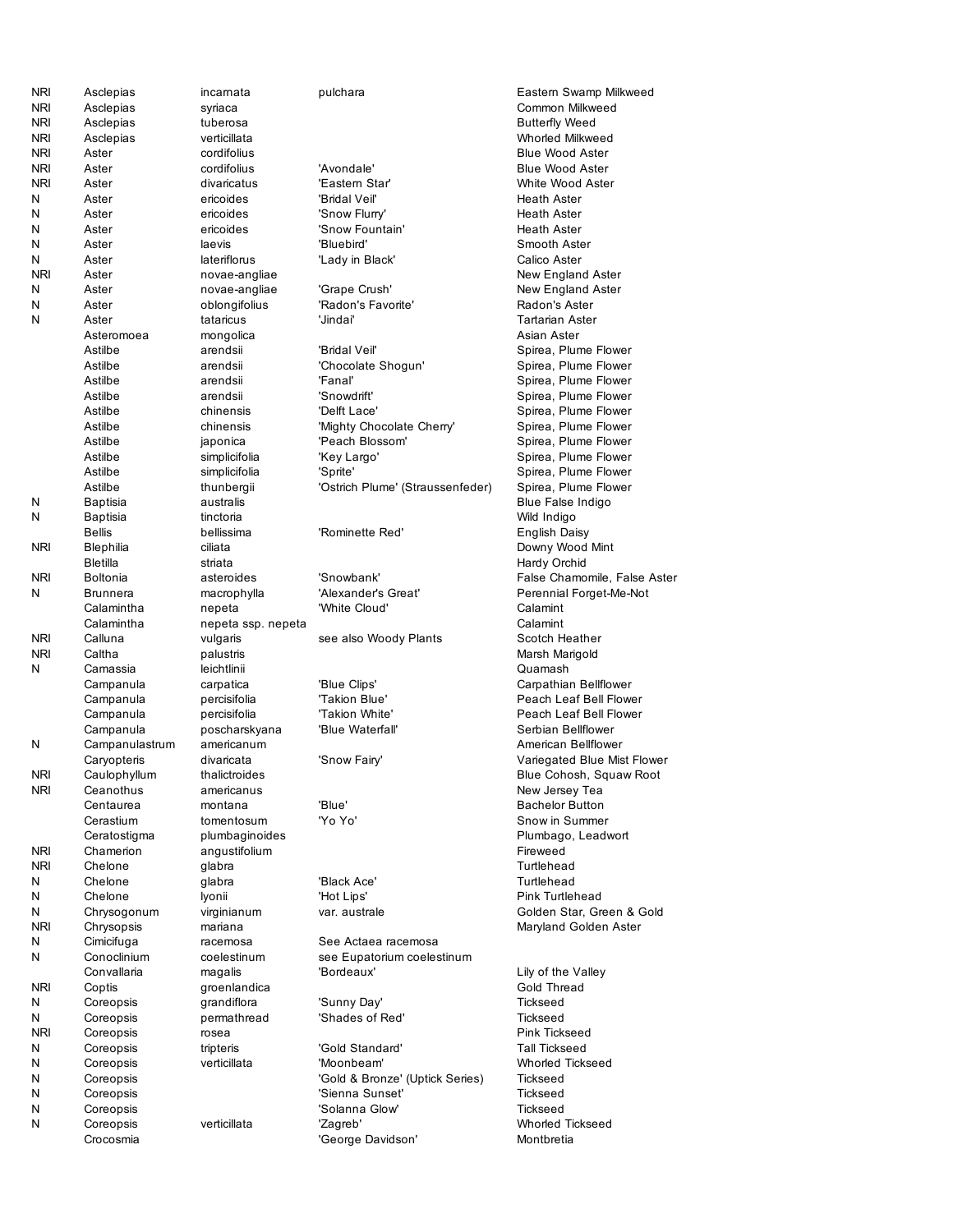|            | Crocosmia   |                   | 'Luciter'                   | Montbretia         |
|------------|-------------|-------------------|-----------------------------|--------------------|
|            | Dalea       | purpurea          |                             | Purple Pra         |
|            | Delphinium  | elatum            | 'Delphina Dark Blue / White | Larkspur           |
| N          | Delphinium  | exaltatum         |                             | Tall Larksp        |
|            | Delphinium  |                   | Magic Fountain Mix          | Larkspur           |
|            | Delphinium  | grandiflorum      | 'Blue Butterfly'            | Larkspur           |
|            | Dianthus    | amazon            | 'Neon Duo'                  | Sweet Willi        |
|            | Dianthus    | gratianopolitanus | 'Firewitch'                 | Cottage Pi         |
| N          | Dicentra    | eximia            |                             | Fringed Ble        |
| <b>NRI</b> | Dicentra    | cucullaria        |                             | Dutchman's         |
| N          |             |                   |                             | Old Fashio         |
|            | Dicentra    | spectabilis       |                             |                    |
| N          | Dicentra    |                   | 'Ivory Heart'               | Fern Leaf I        |
|            | Dictamnus   | albus             |                             | Gas Plant          |
|            | Digitalis   | purpurea          | 'Arctic Fox Rose'           | Foxglove           |
|            | Digitalis   | purpurea          | 'Camelot Mix'               | Foxglove           |
|            | Digitalis   | purpurea          | 'Candy Mountain Rose"       | Foxglove           |
|            | Digitalis   | purpurea          | 'Dalmation Peach'           | Foxglove           |
|            | Digitalis   | thapsii           | 'Spanish Peaks'             | Foxglove           |
| N          | Dodecatheon | meadia            | 'Aphrodite'                 | Pink Shoot         |
| <b>NNE</b> | Echinacea   | pallida           | syn. Rudbeckia pallida      | Pale Purple        |
| N          | Echinacea   | paradoxa          |                             | <b>Yellow Cor</b>  |
| N          | Echinacea   | purpurea          |                             | Purple Cor         |
| N          | Echinacea   | purpurea          | 'Adobe Orange'              | Coneflowe          |
| N          | Echinacea   |                   |                             | Coneflowe          |
|            |             | purpurea          | 'Cheyene Spirit'            |                    |
| Ν          | Echinacea   | purpurea          | Pow Wow 'Wild Berry'        | Coneflowe          |
| N          | Echinacea   | purpurea          | 'Ruby Star'                 | Coneflowe          |
| N          | Echinacea   | purpurea          | 'Salsa Red'                 | Coneflowe          |
| N          | Echinacea   | purpurea          | Sombrero 'Blanco'           | Coneflowe          |
| N          | Echinacea   | purpurea          | Sombrero 'Granada Gold'     | Coneflowe          |
| N          | Echinacea   | purpurea          | Sombrero 'Rosada'           | Coneflowe          |
| N          | Echinacea   | purpurea          | 'Tomato Soup'               | Coneflowe          |
|            | Echinops    |                   | 'Platinum Blue'             | Globe This         |
|            | Echinops    | ritro             |                             | Globe This         |
|            | Epimedium   |                   | 'Domino'                    | Barrenwort         |
|            | Epimedium   | grandiflorum      | 'Lilafee'                   | Barrenwort         |
|            |             |                   |                             |                    |
|            | Epimedium   | rubrum            |                             | Barrenwort         |
|            | Epimedium   |                   | 'Space Invaders'            | Barrenwort         |
|            | Epimedium   | versicolor        | 'Sulphureum'                | Barrenwort         |
|            | Epimedium   | warleyense        | 'Orange Queen'              | Barrenwort         |
|            | Eryngium    | planum            | 'Blue Glitter'              | Sea Holly          |
| N          | Eryngium    | yuccifolium       |                             | Rattlesnak         |
|            | Eucomis     |                   | 'African Night'             | Pineapple          |
| N          | Eupatorium  | coelestinum       | (Conoclinium coelestinum)   | <b>Blue Mist F</b> |
| <b>NRI</b> | Eupatorium  | dubium            | 'Baby Joe'                  | Joe Pye W          |
| NRI        | Eupatorium  | dubium            | 'Little Joe'                | Joe Pye W          |
| <b>NRI</b> | Eupatorium  | dubium            | 'Phantom'                   | Joe Pye W          |
| <b>NRI</b> | Eupatorium  | fistulosum        |                             | Joe Pye W          |
| nri        | Eupatorium  | fistulosum        | 'albidum 'Ivory Towers'     | Joe Pye W          |
|            | Eupatorium  | hyssopifolium     |                             |                    |
| nri        |             |                   |                             | Hyssop Le          |
| nri        | Eupatorium  | maculatum         |                             | Spotted Jo         |
| <b>NRI</b> | Eupatorium  | maculatum         | 'Gateway'                   | Spotted Jo         |
| <b>NRI</b> | Eupatorium  | perfoliatum       |                             | Boneset            |
| <b>NRI</b> | Eupatorium  | purpureum         |                             | Sweet Joe          |
| N          | Eupatorium  | purpureum         | 'Euphoria 'Ruby'            | Sweet Joe          |
| <b>NRI</b> | Euthamia    | graminifolia      | See Solidago graminifolia   |                    |
| N          | Eutrochium  |                   | See Eupatorium              | Joe Pye W          |
| <b>NNE</b> | Filipendula | rubra             | 'Venusta'                   | Meadowsw           |
|            | Galium      | odoratum          |                             | Sweet Woo          |
| N          | Gaura       |                   | 'Belleza Dark Pink'         | Wand Flow          |
| N          | Gaura       | lindheimeri       | 'Pink Fountain'             | Wand Flow          |
| Ν          |             |                   | 'So White'                  | Wand Flow          |
|            | Gaura       | lindheimeri       |                             |                    |
| Ν          | Gaura       | lindheimeri       | 'Whirling Butterflies'      | Wand Flow          |
| Ν          | Gentiana    | clausa            |                             | <b>Bottled Ge</b>  |
| <b>NRI</b> | Gentiana    | crinita           |                             | Fringed Ge         |
| <b>NRI</b> | Geranium    | maculatum         |                             | Wild Geran         |
| N          | Geranium    | macrorrhizum      | 'Bevan's Variety'           | Cranesbill         |
|            | Geranium    | sanguineum        | 'Max Frei'                  | Bloody Cra         |
|            | Geranium    |                   | 'Brookside'                 | Cranesbill         |
|            | Geranium    |                   | 'Karmina'                   | Cranesbill         |
|            | Geranium    |                   | 'Rozanne'                   | Cranesbill         |
|            |             |                   |                             |                    |

Crocosmia 'Lucifer' Montbretia 'Delphina Dark Blue / White Larkspur Magic Fountain Mix **Larkspur** 'Blue Butterfly' Larkspur 'Neon Duo' Sweet William 'Firewitch' Cottage Pinks, Cheddar Pinks 'Ivory Heart' Fern Leaf Bleeding Heart 'Arctic Fox Rose' Foxglove 'Camelot Mix' Foxglove 'Candy Mountain Rose" Foxglove 'Dalmation Peach' Foxglove 'Spanish Peaks' Foxglove 'Aphrodite' Pink Shooting Star syn. Rudbeckia pallida entity Pale Purple Coneflower 'Adobe Orange' Coneflower 'Cheyene Spirit' Coneflower Pow Wow 'Wild Berry' Coneflower 'Ruby Star' Coneflower 'Salsa Red' Coneflower Sombrero 'Blanco' Coneflower Sombrero 'Granada Gold' Coneflower Sombrero 'Rosada' Coneflower 'Tomato Soup' Coneflower 'Platinum Blue' Globe Thistle 'Lilafee' Barrenwort 'Space Invaders' Barrenwort 'Sulphureum' Barrenwort 'Orange Queen' Barrenwort 'Blue Glitter' Sea Holly 'African Night' Pineapple Lily 'Baby Joe' Joe Pye Weed 'Little Joe' Joe Pye Weed 'Phantom' **Calculation** Joe Pye Weed 'albidum 'Ivory Towers' Joe Pye Weed 'Gateway' Spotted Joe Pye 'Euphoria 'Ruby' Sweet Joe Pye Weed See Solidago graminifolia See Eupatorium Joe Pye Weed 'Belleza Dark Pink' Wand Flower 'Pink Fountain' Wand Flower 'So White' **Wand Flower** 'Whirling Butterflies' Wand Flower 'Bevan's Variety' Cranesbill 'Max Frei' **Bloody Cranesbill** 

Purple Prairie Clover Tall Larkspur Fringed Bleeding Heart Dutchman's Breeches Old Fashioned Bleeding Heart Gas Plant Yellow Coneflower Purple Coneflower Globe Thistle Barrenwort Rattlesnake Master (Conoclinium coelestinum) Blue Mist FlowerHardy Blue Ageratum Joe Pye Weed Hyssop Leaved Thoroughwort Spotted Joe Pye Weed Sweet Joe Pye Weed 'Venusta' Meadowsweet, Queen of the Priarie Sweet Woodruff Bottled Gentian Fringed Gentian Wild Geranium 'Brookside' Cranesbill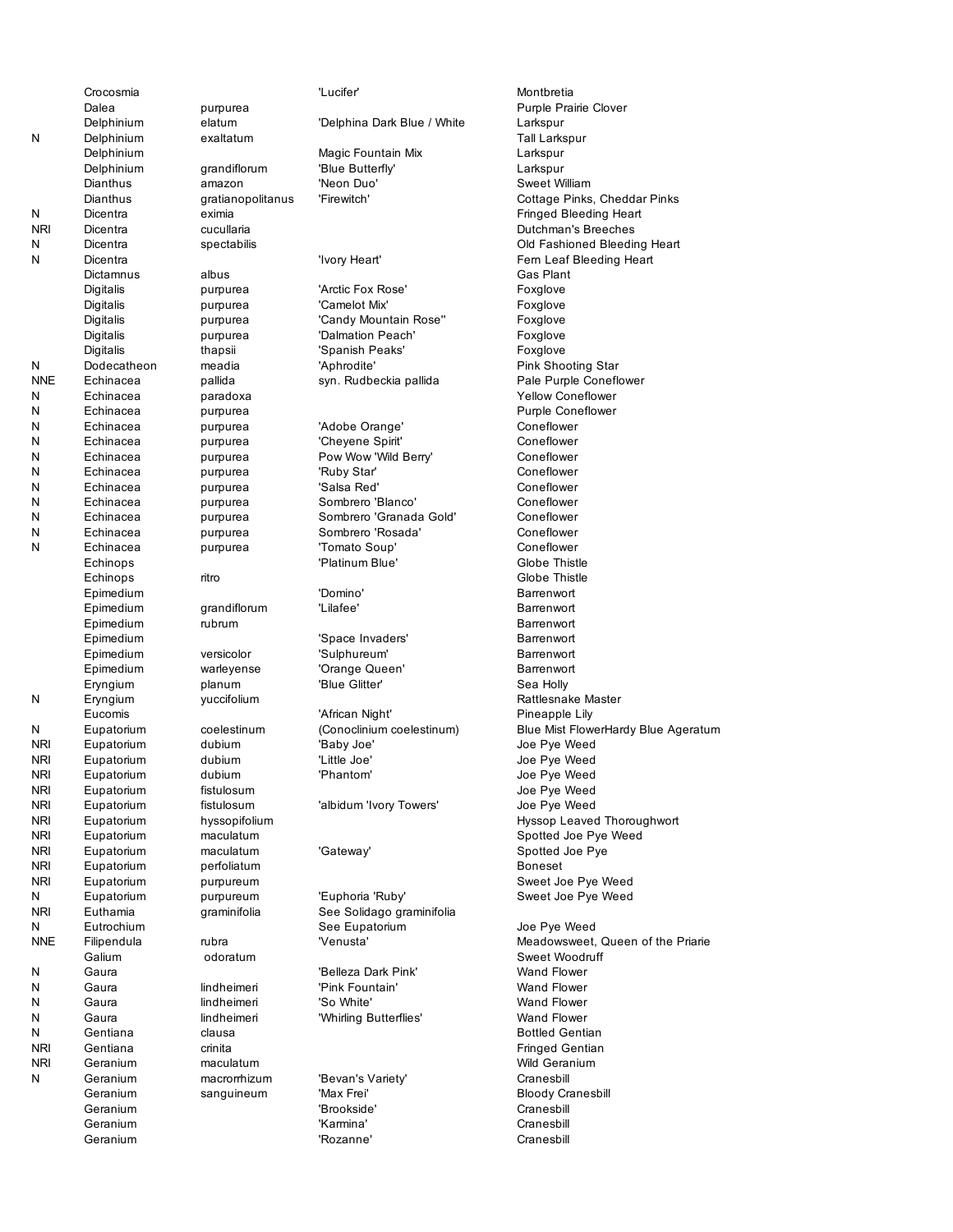| <b>NRI</b> | Geum                         | fragarioides            | (Waldsteinia)                     | Appalachian barren strawberry           |
|------------|------------------------------|-------------------------|-----------------------------------|-----------------------------------------|
| N          | Gillenia                     | See Porteranthus        |                                   |                                         |
| <b>NRI</b> | Goodyera                     | pubescens               |                                   | Downy Rattlesnake Plantain              |
| <b>NRI</b> | Helenium                     | autumnale               |                                   | Helen's Flower                          |
| <b>NRI</b> | Helenium                     | autumnale               | 'HayDay'                          | Helen's Flower                          |
| <b>NRI</b> | <b>Helenium</b>              | autumnale               | 'Helena Red Shades'               | Helen's Flower                          |
| <b>NRI</b> | Helenium                     | autumnale               | Mariachi 'Fuego'                  | Helen's Flower                          |
| <b>NRI</b> | Helianthus                   | divaricatus             |                                   | <b>Woodland Sunflower</b>               |
| N          | Helianthus                   |                         | 'Lemon Queen'                     | <b>Perennial Sunflower</b>              |
| N          | Heliopsis                    | helianthoides           |                                   | <b>False Sunflower</b>                  |
| N          | Heliopsis                    | helianthoides           | scabra 'Bleeding Hearts'          | <b>False Sunflower</b>                  |
| N          | Heliopsis                    | helianthoides           | scabra 'Burning Hearts'           | Smooth Oxeye                            |
| N          | Heliopsis                    | helianthoides           | 'Summer Nights'                   | <b>False Sunflower</b>                  |
| N          | Heliopsis                    | helianthoides           | 'Summer Sun'                      | <b>False Sunflower</b>                  |
|            | Helleborus                   |                         | 'First Dance' Wedding Par Ser     | Hellebore, Lenten Rose                  |
|            | Helleborus                   |                         | 'Flower Girl' Wedding Par. Ser.   | Hellebore, Lenten Rose                  |
|            | Helleborus                   |                         | 'New York Night'                  | Hellebore, Lenten Rose                  |
|            | Helleborus                   |                         | 'Rome in Red' Honeymoon Ser.      | Hellebore, Lenten Rose                  |
|            | Helleborus                   |                         | 'Sandy Shores' Honeymoon Ser      | Hellebore, Lenten Rose                  |
|            | Helleborus                   |                         | 'Spanish Flare' Honeymoon Ser     | Hellebore, Lenten Rose                  |
|            | Hemerocallis                 |                         | 'Bela Lugosi'                     | Daylily                                 |
|            | Hemerocallis<br>Hemerocallis |                         | 'Creative Art'                    | Daylily                                 |
|            |                              |                         | 'Ed Murray'<br>'Eenie Weenie'     | Daylily                                 |
|            | Hemerocallis<br>Hemerocallis |                         |                                   | Daylily                                 |
|            | Hemerocallis                 |                         | 'Funny Valentine'                 | Daylily                                 |
|            | Hemerocallis                 |                         | 'Happy Returns'                   | Daylily                                 |
|            | Hemerocallis                 |                         | 'Jedi Free Spirit'<br>'Judy Judy' | Daylily                                 |
|            | Hemerocallis                 |                         | 'Lord Camden'                     | Daylily                                 |
|            | Hemerocallis                 |                         | 'Mint Condition'                  | Daylily                                 |
|            | Hemerocallis                 |                         | 'Nauty Red'                       | Daylily<br>Daylily                      |
|            | Hemerocallis                 |                         | Orange Tripple                    | Daylily                                 |
|            | Hemerocallis                 |                         | 'Pandora's Box'                   | Daylily                                 |
|            | Hemerocallis                 |                         | 'Pardon Me'                       | Daylily                                 |
|            | Hemerocallis                 |                         | 'Perfect Peach Glory'             | Daylily                                 |
|            | Hemerocallis                 |                         | 'Prairie Blue Eyes'               | Daylily                                 |
|            | Hemerocallis                 |                         | 'Rosy Returns'                    | Daylily                                 |
|            | Hemerocallis                 |                         | 'Siloam Virginia Henson'          | Daylily                                 |
|            | Hemerocallis                 |                         | 'Spider Miracle'                  | Daylily                                 |
|            | Hemerocallis                 |                         | 'Stella d'Oro'                    | Daylily                                 |
|            | Hemerocallis                 |                         | 'Sunday Gloves'                   | Daylily                                 |
|            | Hemerocallis                 |                         | 'Woodside Ruby'                   | Daylily                                 |
| N          | Hepatica                     | acutiloba               |                                   | Sharp Lobed Liverleaf                   |
| N          | Heuchera                     | macrorhiza              | 'Autumn Bride'                    | Coral Bells, Hairy Alumroot             |
| N          | Heuchera                     |                         | 'Black Pearl'                     | Coral Bells, Alumroot                   |
| N          | Heuchera                     |                         | 'Caramel'                         | Coral Bells, Alumroot                   |
| N          | Heuchera                     |                         | 'Gooseberry Lime'                 | Coral Bells, Alumroot                   |
| N          | Heuchera                     |                         | 'Mahogany Monster'                | Coral Bells, Alumroot                   |
| N          | Heuchera                     |                         | 'Northern Exposure Sienna'        | Coral Bells, Alumroot                   |
| N          | Heuchera                     |                         | 'Obsidian'                        | Coral Bells, Alumroot                   |
| N          | Heuchera                     |                         | 'Paris'                           | Coral Bells, Alumroot                   |
| N          | Heuchera                     |                         | 'Pretty Pistachio'                | Coral Bells, Alumroot                   |
| N          | Heuchera                     |                         | 'Wildberry'                       | Coral Bells, Alumroot                   |
|            | Heucherella                  |                         | 'Sweet Tea'                       | Foamy Bells                             |
| N          | Hexastylis                   | arifolium               |                                   | Wild Ginger, Little Brown Jug           |
| <b>NRI</b> | <b>Hibiscus</b>              | moscheutos              |                                   | Marsh Mallow                            |
|            | <b>Hibiscus</b>              |                         | 'Berry Awesome' Summerific        | Rose Mallow                             |
|            | <b>Hibiscus</b>              |                         | 'Cranberry Crush' Summerific      | Rose Mallow                             |
|            | <b>Hibiscus</b>              |                         | 'Starry Starry Night'             | Rose Mallow                             |
|            | Hosta                        | fortunei                | 'Gold Standard'                   | Plantain Lily                           |
|            | Hosta                        | sieboldiana             | 'Elegans'                         | Plantain Lily                           |
|            | Hosta                        | sieboldiana             | 'Francis Williams'                | Plantain Lily                           |
|            | Hosta                        |                         | 'Guacomole'                       | Plantain Lily                           |
|            | Hosta                        |                         | 'Halcyon'                         | Plantain Lily                           |
|            | Hosta                        |                         | 'Humpback Whale'                  | Plantain Lily                           |
|            | Hosta                        |                         | 'Patriot'                         | Plantain Lily                           |
|            | Hosta                        |                         | 'Paul's Glory'                    | Plantain Lily                           |
|            | Hosta                        |                         | 'Sum and Substance'               | Plantain Lily<br>Goldenseal, Orangeroot |
| N<br>Ν     | Hydrastis<br>Hypericum       | canadensis<br>kalmianum |                                   | Large-flowered St John's Wort           |
|            |                              |                         |                                   |                                         |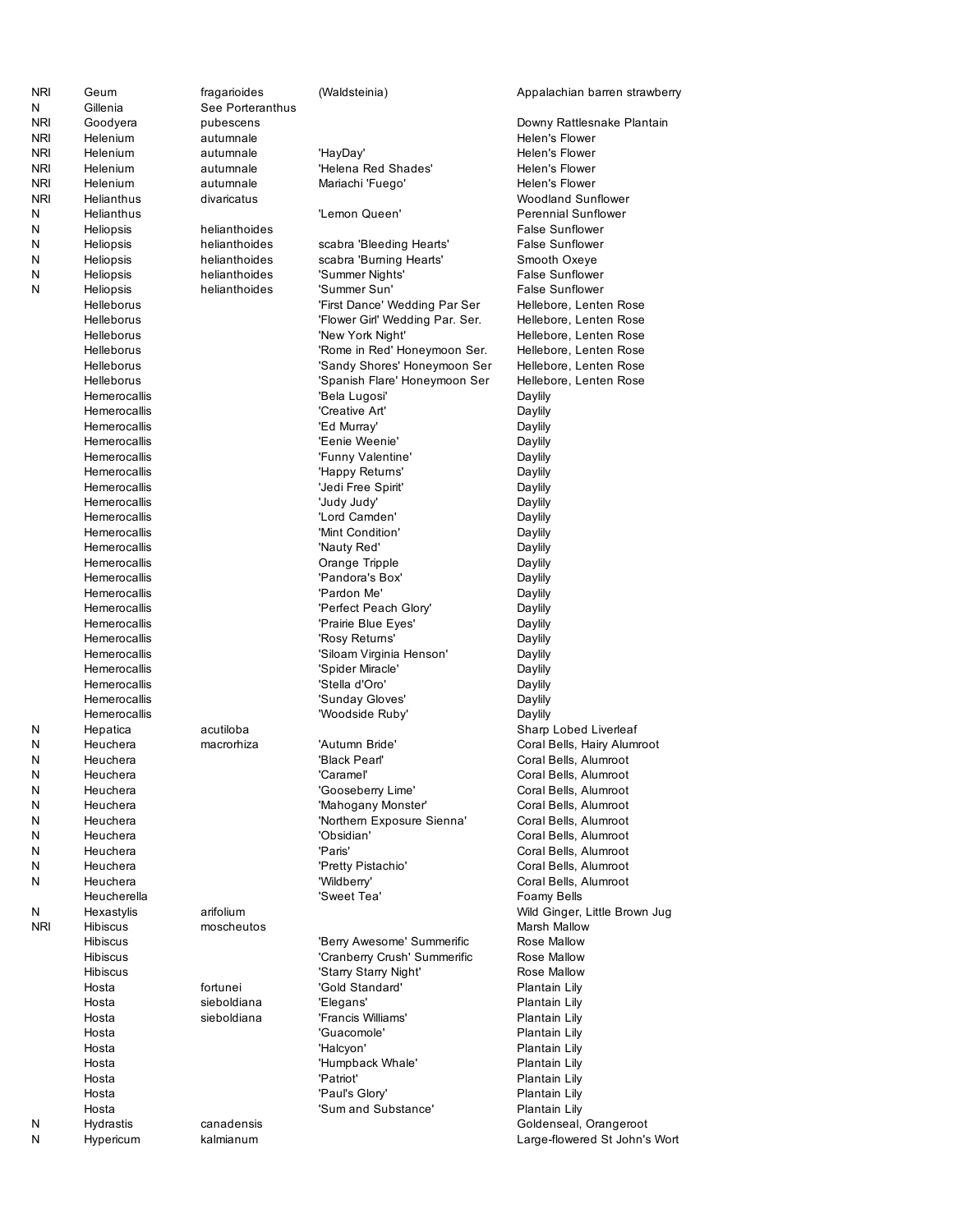|            | Incarvillea        | delavayl             |                                | Hardy Gloxi              |
|------------|--------------------|----------------------|--------------------------------|--------------------------|
| N          | Iris               | cristata             | 'Powder Blue Giant'            | <b>Dwarf Crest</b>       |
|            | Iris               | ensata               | 'Caprician Butterfly'          | Japanese lı              |
|            | Iris               | ensata               | 'Crystal Halo'                 | Japanese lı              |
|            | Iris               | ensata               | 'Eileen's Dream'               | Japanese lı              |
|            | Iris               | ensata               | 'Pink Lady'                    | Japanese lı              |
|            | Iris               | ensata               | 'Rare Treat'                   | Japanese lı              |
|            | Iris               | ensata               | 'Royal Robes'                  | Japanese lı              |
|            | Iris               | ensata               | 'Sensation'                    | Japanese lı              |
|            | Iris               | germanica            | 'Rosalie Figge'                | Bearded Iris             |
|            | Iris               | louisiana            | 'Bold Pretender'               | Louisiana Ir             |
| <b>NRI</b> | Iris               | prismatica           |                                |                          |
|            | Iris               | siberica             | 'Blueberry Fair'               | Siberian Iris            |
|            | Iris               | siberica             | 'Caesar's Brother'             | Siberian Iris            |
|            | Iris               | siberica             | 'Double Concord Crush'         | Double Sibe              |
|            | Iris               | siberica             | 'Kaboom'                       | Double Sibe              |
|            | Iris               | siberica             | 'Pink Haze'                    | Siberian Iris            |
|            | Iris               | siberica             | 'Pink Parfait'                 | Double Sibe              |
|            | Iris               | siberica             | 'Ruffled Velvet'               | <b>Ruffled Sibe</b>      |
|            | Iris               | siberica             | 'Snow Queen'                   | Siberian Iris            |
|            | Iris               | siberica             | 'Swans in Flight'              | Siberian Iris            |
| <b>NRI</b> | Iris               | versicolor           |                                | Blue Flag Ir             |
| N          | Jeffersonia        | diphylla             |                                | Twinleaf, Rh             |
|            | Kalimeris          | incisa               | 'Blue Star'                    | Asian Aster              |
|            | Kalimeris          | integrifolia         | 'Daisy Mae'                    | Asian Aster              |
|            | Kirengeshoma       | palmata              |                                | <b>Yellow Wax</b>        |
|            | Lavandula          | angustifolia         | 'Big Time Blue'                | Lavender                 |
|            | Lavandula          | angustifolia         | 'Essence Purple'               | Lavender                 |
|            | Lavandula          | angustifolia         | 'Hidcote'                      | Lavender                 |
|            | Lavandula          | angustifolia         | 'Phenomenal'                   | Lavender                 |
|            | Lavandula          | x intermedia         | 'Grosso'                       | Lavender                 |
|            | Leucanthemum       | superbum             | 'Becky'                        | Shasta Dais              |
| N          | Lewisia            |                      | 'Rainbow Mix'                  | Bitterroot               |
| N          | Liatris            | aspera               |                                | Tall Blazing             |
| N          | Liatris            | microcephala         |                                | Appalachia               |
| N          | Liatris            | novae-angliae        |                                | Northern Bla             |
| N          | Liatris            | pycnostachya         |                                | Prairie Blazi            |
| <b>NRI</b> | Liatris            | scariosa             |                                | Northern Bla             |
| <b>NNE</b> | Liatris            | spicata              |                                | Gay Feathe               |
| N<br>N     | Liatris            | spicata              | 'Floristan Violet'<br>'Kobold' | Gay Feathe               |
| N          | Liatris<br>Liatris | spicata<br>squarrosa |                                | Gay Feathe               |
|            | Ligularia          | stenocephala         | 'Bottle Rocket'                | Gay Feathe<br>Golden Ray |
| <b>NRI</b> | Lilium             | canadense            |                                | Turks' Cap I             |
| <b>NRI</b> | Lilium             | superbum             |                                | Turks Cap L              |
| NC         | Lilium             | tigrinium            | 'Citronelle'                   | <b>Yellow Tige</b>       |
| ΝC         | Lilium             | tigrinium            | 'Red'                          | Red Tiger L              |
| Ν          | Lilium             | tigrinium splendens  |                                | <b>Tiger Lily</b>        |
|            | Liriope            | muscari              | Big Blue'                      | Lily Turf                |
|            | Lithodora          |                      | 'Grace Ward'                   |                          |
| <b>NRI</b> | Lobelia            | cardinalis           |                                | Cardinal Flo             |
| <b>NRI</b> | Lobelia            | siphilitica          |                                | Great Blue               |
| Ν          | Lobelia            | speciosa             | 'Starship Blue'                | <b>Blue Cardin</b>       |
|            | Lysimachia         | ciliata              | 'Firecracker'                  | Loosestrife,             |
| Ν          | Lythrum            | alatum               |                                | Winged Loc               |
| <b>NRI</b> | Maianthemum        | canadensis           |                                | Canada Ma                |
| NRI        | Medeola            | virginiana           |                                | Indian Cucu              |
| Ν          | Meehania           | cordata              |                                | Creeping M               |
| Ν          | Mertensia          | virginica            |                                | Virginia Blue            |
| <b>NRI</b> | Mitchella          | repens               |                                | Partridgebe              |
| Ν          | Monarda            | bradburiana          |                                | Eastern Be               |
| N          | Monarda            | didyma               | 'Jacob Cline'                  | Bee Balm                 |
| <b>NRI</b> | Monarda            | fistulosa            |                                | Wild Burgar              |
| Ν          | Monarda            |                      | 'Peter's Fancy Fuschia'        | Bee Balm                 |
| Ν          | Monarda            | punctata             |                                | Horse Mint,              |
|            | Myosotis           | sylvatica            | 'Bluesylva'                    | Forget-Me-N              |
|            | Nepeta             | faassenii            | 'Blue Prelude'                 | Catmint                  |
|            | Nepeta             | faassenii            | 'Cat's Pajamas'                | Catmint                  |
|            | Nepeta             | faassenii            | 'Junior Walker'                | Catmint                  |
|            | Nepeta             | faassenii            | 'Walker's Low'                 | Catmint                  |
|            |                    |                      |                                |                          |

Hardy Gloxinia Blue Giant' Dwarf Crested Iris an Butterfly' **Samely** Japanese Iris Halo' Japanese Iris s Dream' Japanese Iris Idy' Japanese Iris **IFIS ENSATA ENSAY EN EXECUTE SETTE** Probes' and Japanese Iris Japanese Iris ion' Japanese Iris Figge' Bearded Iris etender' Louisiana Iris **Irry Fair'** Siberian Iris 's Brother' Siberian Iris Concord Crush' Double Siberian Iris n' Double Siberian Iris Iris siberica 'Pink Parfait' Double Siberian Iris Velvet' Ruffled Siberian Iris Iffer the Siberian Iris Siberian Iris in Flight' Siberian Iris Blue Flag Iris Twinleaf, Rhematism Root kalimeris incisa 'Blue Start' Asian Aster **Kalimeris integrifolia integrifolia integrifolia 'Daisy Asian Aster** Yellow Waxbells e Blue' Lavender Lavender Shasta Daisy Tall Blazing Star Appalachian Blazing Star Northern Blazing Star Prairie Blazing Star Northern Blazing Star Gay Feather, Blazing Star n Violet' **Gay Feather, Blazing Star** Gay Feather, Blazing Star Gay Feather, Blazing Star Rocket' **Golden Ray** Turks' Cap Lily Turks Cap Lily Ne' Nellow Tiger Lily Red Tiger Lily<br>Tiger Lily Cardinal Flower Great Blue Lobelia ip Blue' Blue Cardinal Flower cker' Loosestrife, Circle Flower Winged Loosestrife Canada Mayflower Indian Cucumber Root Creeping Mint Virginia Bluebells Partridgeberry Eastern Bee Balm Wild Burgamot Fancy Fuschia' Bee Balm Horse Mint, Spotted Beebalm va' **Forget-Me-Not**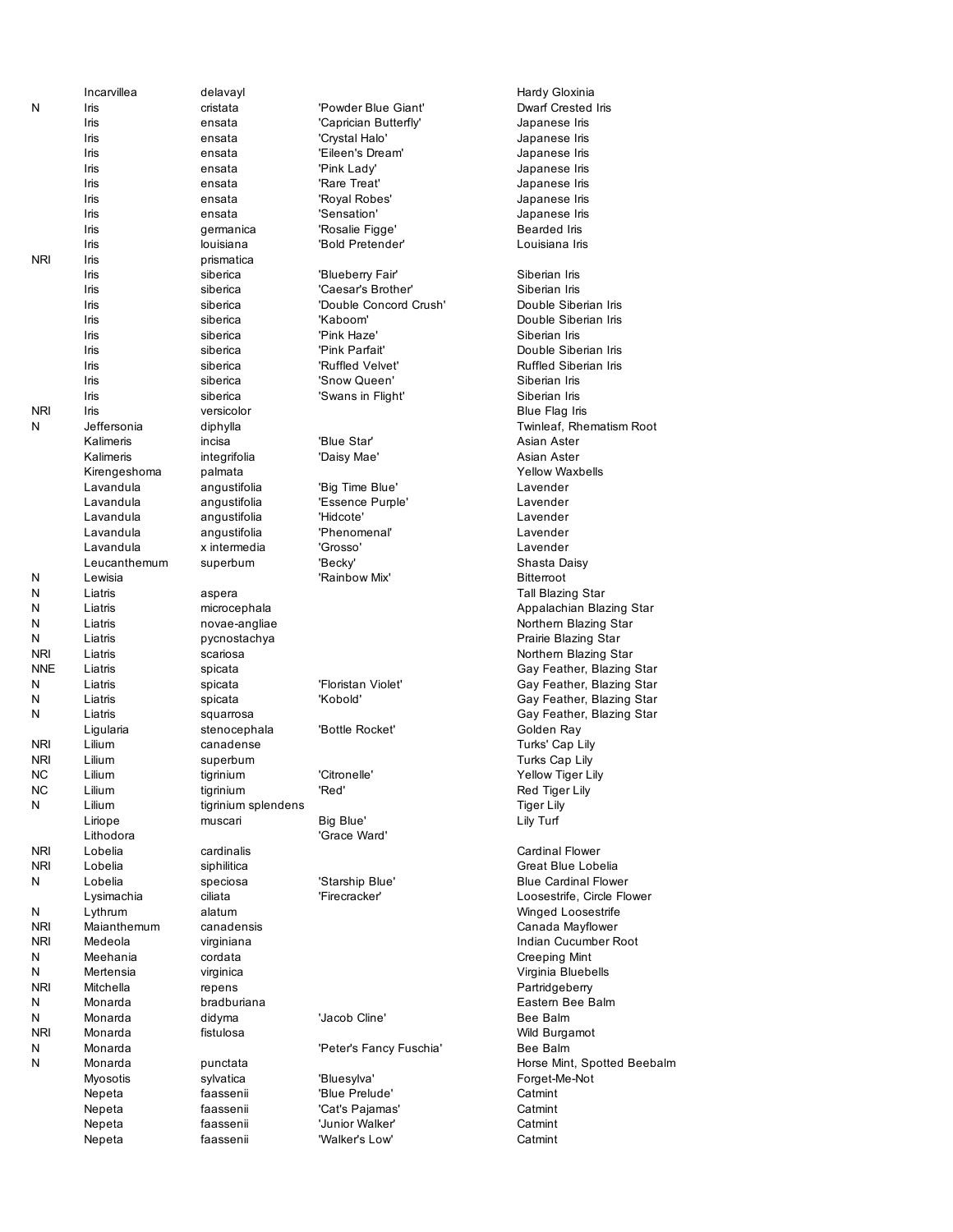|            | Nepeta           | grandiflora                                   | 'Summer Magic'               | Catmint           |
|------------|------------------|-----------------------------------------------|------------------------------|-------------------|
|            | Nepeta           | kubanica                                      | 'Neptune'                    | Large Flov        |
|            | Nepata           | subsessilis                                   | 'Blue Prelude'               | Catmint           |
|            | Nepeta           | yunnanensis                                   | 'Blue Dragon'                | Catmint           |
|            | Nipponanthemum   | nipponicum                                    |                              | Montauk D         |
| N          | Oenothera        | fruticosa                                     |                              | Evening P         |
| N          | Oligoneuron      | see Solidago                                  |                              |                   |
|            | Origanum         | rotundifolium                                 | 'Kent Beauty'                | Ornamenta         |
| Ν          | Pachysandra      | procumbens                                    |                              | Allegheny         |
| <b>NRI</b> | Packera(Senecio) | aurea                                         |                              | Golden Gr         |
| NRI        | Packera(Senecio) | obovata                                       |                              | Roundleaf         |
|            | Paeonia          |                                               | 'Coral Charm'                | Peony             |
|            | Paeonia          |                                               | 'Early Scout'                | Peony             |
|            | Paeonia          |                                               | 'Sarah Bernhardt'            | Peony             |
|            | Papaver          | nudicaule                                     | 'Champagne Bubbles'          | Iceland Pc        |
| N          | Parthenium       | integrifolium                                 |                              | Wild Quinir       |
|            | Parthenocissus   |                                               | See Vines                    |                   |
|            | Patrinia         | quinquefolia<br>scabiosifolia                 |                              | Virginia Cr       |
|            |                  |                                               |                              | Golden La         |
| N          | Penstemon        | calycosus                                     |                              | Smooth Be         |
| <b>NRI</b> | Penstemon        | digitalis                                     |                              | <b>Beard Ton</b>  |
| N          | Penstemon        | hirsutus                                      |                              | Hairy Bear        |
| N          | Penstemon        |                                               | 'Dark Towers'                | <b>Beard Ton</b>  |
|            | Perovskia        | atriplicifolia                                | 'Lacey Blue'                 | Russian Sa        |
|            | Perovskia        | atriplicifolia                                | 'Little Spire'               | Russian Sa        |
| N          | Phlox            |                                               | 'Cloudburst'                 | Cushion /C        |
| N          | Phlox            |                                               | 'Daughter of Pearl'          | Meadow P          |
| N          | Phlox            | divaricata                                    | 'Blue Moon'                  | Wild Blue I       |
| N          | Phlox            | paniculata                                    | 'Backlight'                  | Garden Pr         |
| N          | Phlox            | paniculata                                    | 'Blue Paradise'              | Garden Pr         |
| N          | Phlox            | paniculata                                    | 'David'                      | Garden Pr         |
| N          | Phlox            | paniculata                                    | 'Jeana'                      | Garden Pr         |
| N          | Phlox            | procumbens                                    | 'Pink Profusion'             | Creeping F        |
| N          | Phlox            | stolonifera                                   | 'Sherwood Purple'            | Creeping F        |
| N          | Phlox            | subulata                                      | 'Drummond's Pink'            | Ground Pr         |
| N          | Phlox            | subulata                                      | 'Emerald Blue'               | Ground Pr         |
| N          | Phlox            | subulata                                      | 'Snowflake'                  | Ground Pr         |
| Ν          | Phlox            |                                               | 'Minnie Pearl'               | Early Sum         |
| N          | Podophyllum      | peltatum                                      |                              | May Apple         |
| N          | Polemonium       | reptans                                       |                              | Jacob's La        |
| <b>NRI</b> | Polygonatum      | biflorum                                      |                              | Smooth So         |
| N          |                  |                                               |                              |                   |
|            | Polygonatum      | odoratum                                      | 'Variegatum'                 | Variegated        |
| <b>NRI</b> | Porteranthus     | trifoliatus                                   | 'Pink Profussion'            | Indian-phy        |
|            | Potentilla       | fragiformis(megalanth 'Gold Sovereign'        |                              | Strawberry        |
|            | Primula          |                                               | 'Pacific Hybrids'            | Primrose          |
|            | Prunella         | vulgaris                                      |                              | Selfheal          |
| <b>NRI</b> | Pycnanthemum     | flexuosum                                     |                              | Appalachia        |
| nri        | Pycnanthemum     | incanum                                       |                              | Hoary Mou         |
| nri        | Pycnanthemum     | muticum                                       |                              | <b>Short Toot</b> |
| nri        | Pycnanthemum     | pilosum                                       |                              | American I        |
| <b>NRI</b> | Pycnanthemum     | tenuifolium                                   |                              | Narrowleaf        |
| NRI        | Pycnanthemum     | virginianum                                   |                              | American I        |
|            | Rubus            | calycinoides                                  |                              | Creeping F        |
| Ν          | Rudbeckia        | fulgida                                       |                              | Orange Co         |
| NC.        | Rudbeckia        | fulgida                                       | 'American Goldrush'          | <b>Black Eyer</b> |
| Ν          | Rudbeckia        | fulgida                                       | 'Goldsturm'                  | <b>Black Eyer</b> |
| N          | Rudbeckia        | hirta                                         | 'Indian Summer'              | <b>Black Eyer</b> |
| Ν          | Rudbeckia        | fulgida var. fulgida                          |                              | <b>Black Eyer</b> |
| Ν          | Rudbeckia        | fulgida var. specioas  'Viette's Little Suzy' |                              | <b>Black Eyer</b> |
| N          | Rudbeckia        | fulgida var. sullivantii 'Little Goldstar'    |                              | <b>Black Eyer</b> |
| <b>NRI</b> | Rudbeckia        | hirta                                         |                              | Sweet Bla         |
| Ν          | Rudbeckia        | hirta                                         | 'Autumn Colors'              | <b>Black Eyer</b> |
|            |                  |                                               |                              |                   |
| <b>NRI</b> | Rudbeckia        | hirta                                         | 'Indian Summer'              | <b>Black Eyer</b> |
| Ν          | Rudbeckia        | hirta                                         | 'Prairie Sun'                | <b>Black Eyer</b> |
| <b>NRI</b> | Rudbeckia        | laciniata                                     | 'Herbstsonne' ('Autumn Sun') | Green-hea         |
| Ν          | Rudbeckia        | maxima                                        |                              | <b>Black Eyer</b> |
| Ν          | Rudbeckia        | pallida                                       | syn. Echinacea Pallida       | Pale Purpl        |
| Ν          | Rudbeckia        | subtomentosa                                  |                              | Sweet Cor         |
| Ν          | Rudbeckia        | subtomentosa                                  | 'Henry Eilers'               | <b>Black Eyer</b> |
| Ν          | Rudbeckia        | subtomentosa                                  | 'Little Henry'               | <b>Black Eyer</b> |
| Ν          | Rudbeckia        | triloba                                       | 'Prairie Glow'               | Brown Eye         |
|            |                  |                                               |                              |                   |

Large Flowered Catmint Montauk Daisy Evening Primrose Ornamental Trailing Oregano Allegheny Spurge Golden Groundsel Roundleaf Groundsel<br>Peony abbles' Iceland Poppy Mix Wild Quinine Virginia Creeper Golden Lace Smooth Beard Tongue Beard Tongue Hairy Beard Tongue Beard Tongue Russian Sage Russian Sage Cushion /Garden Phlox arl' Meadow Phlox Wild Blue Phlox Garden Phlox Garden Phlox Garden Phlox Garden Phlox Creeping Phlox Ne' Sherwood Creeping Phlox nk' Ground Phlox Ground Phlox Ground Phlox Early Summer Phlox Jacob's Ladder Smooth Solomon's Seal Variegated Solomon's Seal Indian-physic (Gillenia) Strawberry Cinquefoil Appalachian Mountain Mint Hoary Mountain Mint Short Toothed Mountain Mint American Mountain Mint Narrowleaf Mountain Mint American Mountain Mint Creeping Raspberry Orange Coneflower nc Black Eyed Susan Black Eyed Susan Black Eyed Susan Black Eyed Susan uzy' Black Eyed Susan Black Eyed Susan Sweet Black Eyed Susan Black Eyed Susan Black Eyed Susan Black Eyed Susan Autumn Sun') Green-headed Coneflower / Cutleaf Black Eyed Susan Pallida Pale Purple Coneflower Sweet Coneflower Black Eyed Susan Black Eyed Susan Brown Eyed Susan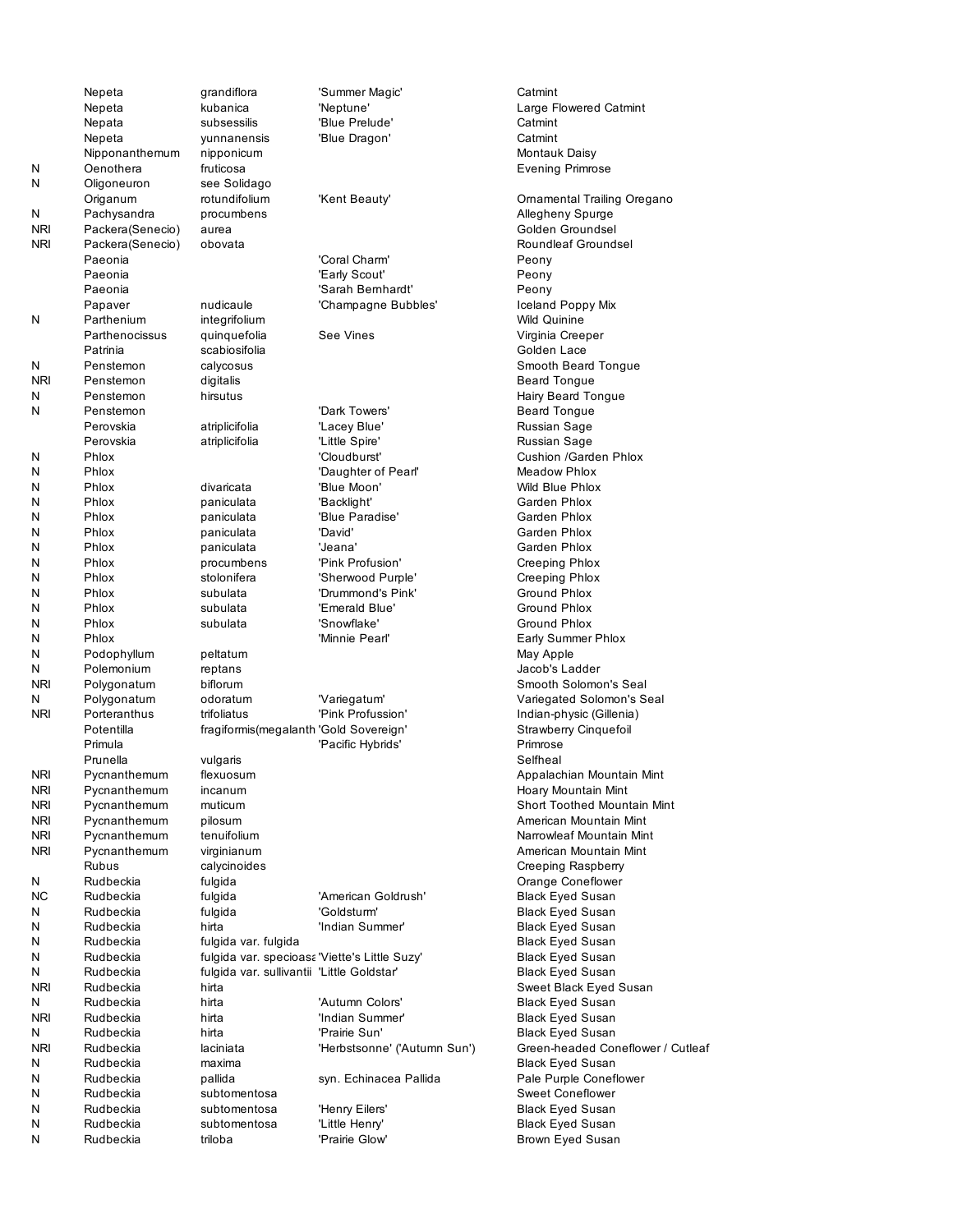| N               | Ruellia                     | humilis                  |                                               | Wild Petunia                        |
|-----------------|-----------------------------|--------------------------|-----------------------------------------------|-------------------------------------|
| N               | Salvia                      | azurea                   |                                               | Giant Blue S                        |
| N               | Salvia                      | lyrata                   | 'Purple Knockout'                             | Lyre Leaf Sa                        |
|                 | Salvia                      | nemorosa                 | 'Caradonna'                                   | Sage                                |
|                 | Salvia                      | nemorosa                 | 'May Night'                                   | Sage                                |
| <b>NRI</b>      | Sanguinaria                 | canadensis               |                                               | Bloodroot                           |
|                 | Santolina                   | chamaecyparissus         | 'Gray'                                        | Lavender Co                         |
|                 | Saponaria                   | ocymoides                |                                               | Soapwort                            |
|                 | Saponaria                   | officinalis              | 'Rubra Plena'                                 | Double Soap                         |
| <b>NRI</b>      | Sarracenia                  |                          |                                               | <b>Pitcher Plant</b>                |
|                 | Scabiosa                    | caucasica<br>marilandica | 'Fama Blue'                                   | Pincushion F                        |
| <b>NRI</b><br>N | Scrophularia<br>Scutellaria | incana                   |                                               | Late Figwort                        |
|                 | Sedum                       | acre                     | 'Aurea'                                       | <b>Hoary Scullca</b><br>Golden Ston |
|                 | Sedum                       | cauticola                | 'Lidakense'                                   | Stonecrop                           |
|                 | Sedum                       | kamtschaticum            |                                               | Stonecrop                           |
|                 | Sedum                       | ochroleucum              | 'Red Wiggle'                                  | Stonecrop                           |
|                 | Sedum                       | pachyclados              |                                               | Stonecrop                           |
|                 | Sedum                       | repestre                 | 'Angelina'                                    | Stonecrop                           |
|                 | Sedum                       | spectabilis              | 'Autumn Joy'                                  | Stonecrop                           |
|                 | Sedum                       | spurium                  | 'Spot On Deep Rose                            | Stonecrop                           |
|                 | Sedum                       | stefco                   |                                               | Alpine Stone                        |
| <b>NRI</b>      | Sedum                       | ternatum                 | 'Larinem Park'                                | Stonecrop                           |
|                 | Sedum                       |                          | 'Abbeydore'                                   | Stonecrop                           |
|                 | Sedum                       |                          | 'Angelina's Tea Cup'                          | Stonecrop                           |
|                 | Sedum                       |                          | 'Autumn Fire'                                 | Stonecrop                           |
|                 | Sedum                       |                          | 'Blue Spruce'                                 | Stonecrop                           |
|                 | Sedum                       |                          | 'Carl'                                        | Stonecrop                           |
|                 | Sedum                       |                          | 'Dazzleberry' Sun Sparkler                    | Stonecrop                           |
|                 | Sedum                       |                          | 'Lime Zinger' Sun Sparkler                    | Stonecrop                           |
|                 | Sedum                       |                          | 'Little Miss Sunshine'                        | Stonecrop                           |
|                 | Sedum                       |                          | 'Lemonjade' Rock 'N Grow                      | Stonecrop                           |
|                 | Sedum                       |                          | 'Mr. Goodbud'                                 | Stonecrop                           |
|                 | Sedum<br>Sedum              |                          | 'Plum Dazzled' Sun Sparkler                   | Stonecrop                           |
|                 | Sedum                       |                          | 'Pure Joy' Rock 'N Grow'<br>'Sedoro Blue Elf' | Stonecrop<br>Stonecrop              |
|                 | Sempervivum                 |                          | 'Chocolate Kiss'                              | Hens & Chicl                        |
|                 | Sempervivum                 |                          | 'Keylime Kiss'                                | Hens & Chick                        |
|                 | Sempervivum                 |                          | 'Mint Marvel'                                 | Hens & Chicl                        |
|                 | Sempervivum                 |                          | 'Rocknoll Rosette'                            | Hens & Chick                        |
|                 | Sempervivum                 |                          | 'Pacific Blue Ice'                            | Hens & Chick                        |
|                 | Sempervivum                 |                          | 'Peggy'                                       | Hens & Chicl                        |
|                 | Sempervivum                 |                          | 'Purple Beauty'                               | Hens & Chicl                        |
|                 | Sempervivum                 |                          | Mixed                                         | Hens & Chick                        |
| <b>NRI</b>      | Senecio(Packera)            | aureus                   |                                               | Golden Grou                         |
| <b>NRI</b>      | Senecio(Packera)            | obovatus                 |                                               | Golden Grou                         |
| NRI             | Senna                       | marilandica              |                                               | Maryland Ser                        |
| N               | Silphium                    | trifoliatum              |                                               | Compass Pla                         |
| Ν               | Sisyrinchium                | angustifolium            | 'Luceme'                                      | Blue-Eyed G                         |
| NRI             | Smilacina                   | racemosa                 |                                               | <b>False Solomo</b>                 |
| NRI<br>NRI      | Solidago<br>Solidago        | bicolor<br>caesia        |                                               | Silverrod, wh<br>Wreath Gold        |
| NRI             | Solidago                    | graminifolia             |                                               | Flat-topped Q                       |
| <b>NRI</b>      | Solidago                    | juncea                   |                                               | Early Golden                        |
|                 | Solidago                    | nemoralis                |                                               | Grey Golden                         |
| NRI             | Solidago                    | odora                    |                                               | Anise Scente                        |
| <b>NRI</b>      | Solidago                    | rigida ssp. humilis      | 'Golden Rockets'                              | Goldenrod                           |
| NRI             | Solidago                    | rugosa                   | 'Fireworks'                                   | <b>Wrinkleleaf G</b>                |
| NRI             | Solidago                    | sempervirens             |                                               | Seaside Gold                        |
| NC.             | Solidago                    |                          | 'Little Lemon'                                | <b>Dwarf Golder</b>                 |
| N               | Solidago                    | speciosa                 |                                               | Showy Golde                         |
| NC.             | Solidago                    | sphacelata               | 'Golden Fleece'                               | Autumn Gold                         |
| NC.             | Solidago                    |                          | 'Wichita Mountain'                            | Golden Torch                        |
| Ν               | Spigelia                    | marilandica              | 'Rajin Cajun'                                 | Indian Pink                         |
|                 | Stachys                     | byzantina                | 'Helene von Stein'<br>'Hummelo'               | Lamb's Ear                          |
| N               | Stachys<br>Stokesia         | monnieri<br>laevis       | 'Peachie's Pick'                              | Betany<br>Stoke's Aster             |
| N               | Stokesia                    |                          | 'Mel's Blue'                                  | Stoke's Aster                       |
| N               | Symphyotrichum              | see Aster                |                                               |                                     |
|                 | Thalictrum                  | rochebrunianum           | 'Lavender Mist'                               | <b>Tall Meadow</b>                  |
|                 |                             |                          |                                               |                                     |

Giant Blue Sage Lyre Leaf Sage Lavender Cotton Soapwort Double Soapwort, Bouncing Bet Pitcher Plant Pincushion Flower Late Figwort Hoary Scullcap Golden Stonecrop Stonecrop Stonecrop Stonecrop Stonecrop Stonecrop Stonecrop Stonecrop Alpine Stonecrop Stonecrop Stonecrop Stonecrop Stonecrop Stonecrop Stonecrop Stonecrop Stonecrop Stonecrop Stonecrop Stonecrop Stonecrop Stonecrop Stonecrop Hens & Chicks Hens & Chicks Hens & Chicks Hens & Chicks Hens & Chicks Hens & Chicks Hens & Chicks Hens & Chicks Golden Groundsel, Ragwort Golden Groundsel, Ragwort Maryland Senna Compass Plant, Cup Plant Blue-Eyed Grass False Solomon's Seal Silverrod, white goldenrod Wreath Goldenrod Flat-topped Goldenrod Early Goldenrod Grey Goldenrod Anise Scented Goldenrod Wrinkleleaf Goldenrod Seaside Goldenrod Dwarf Goldenrod Showy Goldenrod Autumn Goldenrod Golden Torch Goldenrod Lamb's Ear Stoke's Aster Stoke's Aster Tall Meadow Rue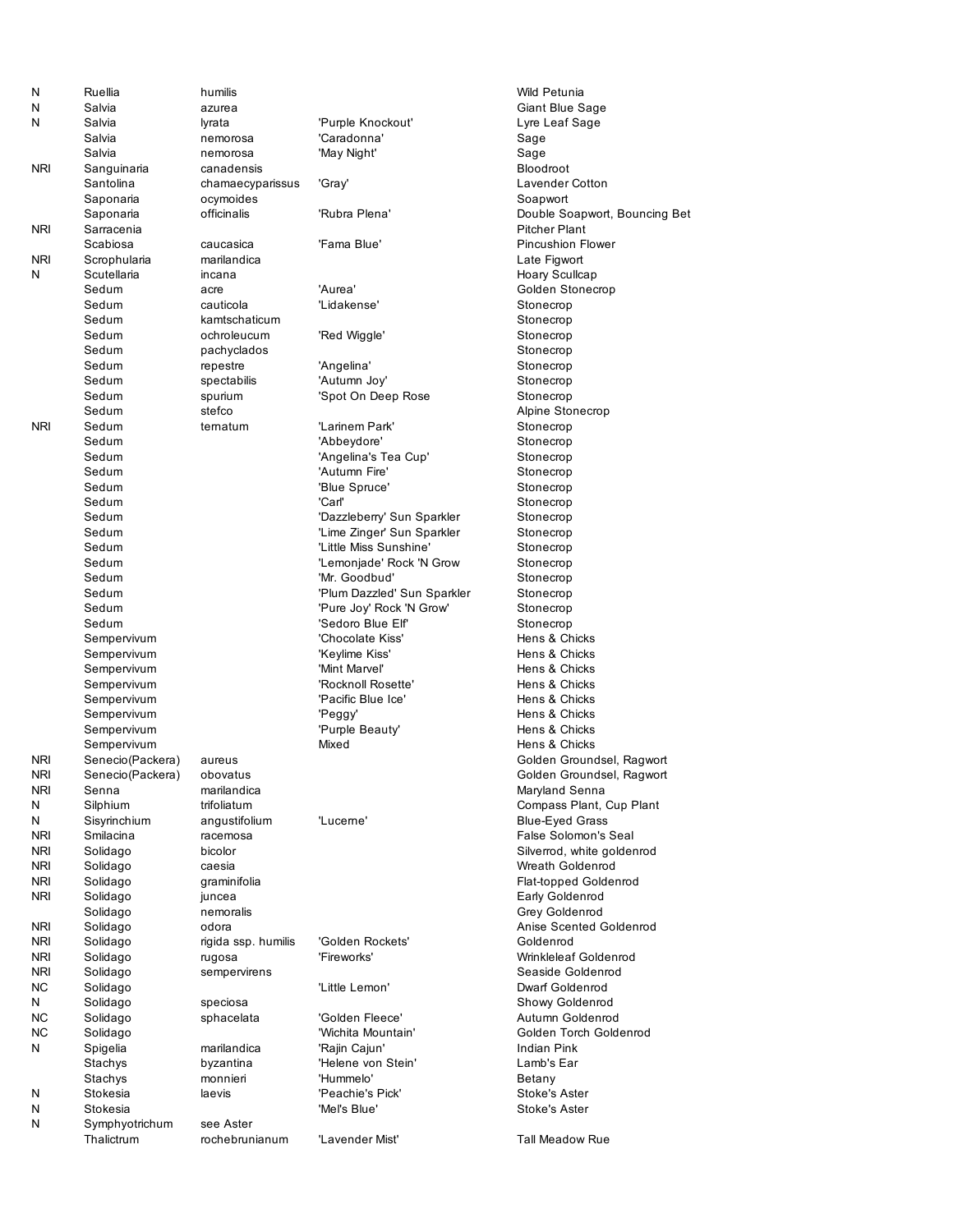| <b>NRI</b>      | Thalictrum                         | thalictroides              | (Anemonella thalictroides)  | Rue Anem                       |
|-----------------|------------------------------------|----------------------------|-----------------------------|--------------------------------|
| N               | Thermopsis                         | villosa                    |                             |                                |
|                 | Thymus                             | praecox                    | 'Coccineus'                 | Red Creep                      |
|                 | Thymus                             | praecox                    | 'Golden Lemon'              | Lemon Th                       |
|                 | Thymus                             | lanuginosus                |                             | Wooly Thy                      |
| N               | Tiarella                           | cordifolia                 |                             | Foam Flov                      |
| N               | Tiarella                           |                            | 'Pink Skyrocket'            | Foam Flov                      |
| N               | Tiarella                           |                            | 'Spring Symphony'           | Foam Flov                      |
| N               | Tiarella                           |                            | 'Sugar and Spice'           | Foam Flov                      |
| N<br><b>NRI</b> | Tridens                            | flavus                     |                             | Purple Top                     |
|                 | Trillium                           | erectum                    |                             | Wake Rob                       |
| N               | Trillium                           | grandiflorum               |                             | Toad Sha                       |
|                 | Trollius                           | chinensis                  | 'Golden Queen'              | Globe Floy                     |
| NRI             | Typha                              | latifolia                  |                             | Cattail                        |
|                 | Valariana<br>Verbena               | officinalis                |                             | Garden He                      |
| NRI             | Verbena                            | bonariensis                | Reseeding annual (zone 6)   | <b>Tall Verbe</b>              |
| N               |                                    | hastata                    |                             | Swamp Ve<br>Narrowhea          |
| N               | Vernonia                           | angustifolia               | 'Plum Peachy'               |                                |
| N               | Vernonia                           | gigantea                   |                             | Giant Iron                     |
| N               | Vernonia                           | glauca                     |                             | Upland Iro                     |
| N               | Vernonia                           | lettermanii<br>lettermanii | 'Iron Butterfly'            | Dwarf Nan<br>Dwarf Nan         |
| <b>NRI</b>      | Vernonia                           |                            | 'Summer's Swan Song'        |                                |
|                 | Vernonia                           | noveboracensis             | 'Southern Cross'            | Iron Weed                      |
| NC              | Vernonia                           |                            | 'Marietta'                  | Iron Weed                      |
|                 | Veronica<br>Veronica               | longifolia                 |                             | Speedwell                      |
|                 |                                    | spicata                    | 'Red Fox'                   | Speedwell                      |
| <b>NRI</b>      | Veronicastrum                      | virginicum                 |                             | Culver's Re                    |
|                 | Viola                              | cornuta                    | 'Etain'                     | Tufted Par                     |
| N               | Viola                              | pedata                     |                             | Bird's Foot                    |
| <b>NRI</b>      | Viola                              | pubescens                  |                             | Downy or                       |
| N<br>N          | Viola                              | walteri                    | 'Silver Gem'<br>'Blue Moon' | Prostrate I                    |
| <b>NRI</b>      | Viola                              |                            |                             | Homed Vi                       |
| N               | Waldensteinia<br>Xanthorhiza       | fragarioides               | See Geum fragarioides       | <b>Barren Str</b><br>Yellow Ro |
| NRI             | Zizia                              | simplicissima<br>aptera    |                             | Meadow <sub>P</sub>            |
| NRI             | Zizia                              | aurea                      |                             | Golden Al                      |
|                 |                                    |                            |                             |                                |
|                 |                                    |                            |                             |                                |
| <b>ECO 59</b>   | <b>CT NATIVE</b>                   | <b>SAME ECO REGION RI</b>  |                             |                                |
|                 |                                    |                            |                             |                                |
| NRI             | Agastache                          | foeniculum                 |                             | Anise Hys:                     |
| NRI             | Andropogon                         | gerardii                   |                             | <b>Big Bluest</b>              |
| NRI             | Aquilegia                          | canadensis                 |                             | <b>Native Col</b>              |
| NRI             | Asclepius                          | incarnata                  |                             | Swamp Mi                       |
| NRI             | Asclepius                          | incarnata                  | pulchara                    | Eastern Sy                     |
| <b>NRI</b>      | Aster                              | see Eurybia                | also Symphyotrichum         |                                |
| <b>NRI</b>      | Carex                              | pennsylvanica              |                             | Pennsylva                      |
| NRI             | Carex                              | stipata                    |                             | Awl Fruited                    |
| NRI             | Caulophyllum                       | thalictroides              |                             | <b>Blue Cohc</b>               |
| NRI             | Chamaecrista                       | fasciculata                |                             | Partridge I                    |
| NRI             | Deschampsia                        | flexuosa                   |                             | Wavy Hair                      |
| NRI             | Eragrostis                         | spectabilis                |                             | Purple Lov                     |
| NRI             | Eupatorium                         | dubium                     | (Eutrochium)                | Coastal Jo                     |
| NRI             | Eupatorium                         | hyssopifolium              |                             | Hyssop-lea                     |
| NRI             | Eupatorium                         | maculatum                  | (Eutrochium)                | Spotted Jo                     |
| NRI             | Eupatorium                         | purpureum                  | (Eutrochium)                | Joe Pye W                      |
| NRI             | Eurybia (Aster)                    | divaricata                 |                             | White Woo                      |
| <b>NRI</b>      | Gentiana                           | clausa                     |                             | <b>Bottled Ge</b>              |
| NRI<br>NRI      | <b>Helenium</b><br><b>Hibiscus</b> | autumnal<br>moscheutos     |                             | Sneezewe<br>Swamp Ro           |
| NRI             | Iris                               | versicolor                 |                             | Blue Flag                      |
| NRI             | Juncus                             | tenuis                     |                             | Poverty Ru                     |
| NRI             | Liatris                            | novae-angliae              |                             | Northern E                     |
| NRI             | Lobelia                            | cardinalis                 |                             | Cardinal F                     |
| NRI             | Lobelia                            | siphilitica                |                             | Great Blue                     |
| NRI             | Monarda                            | fistulosa                  |                             | Wild Berga                     |
| NRI             | Penstemon                          | digitalis                  |                             | <b>Beard Ton</b>               |
| NRI             | Penstemon                          | hirsutis                   |                             | Hairy Bear                     |
| <b>NRIr</b>     | Pycnanthemum                       | muticum                    |                             | Clustered                      |
| NRI             | Pycnanthemum                       | tenuifolium                |                             | Narrowleat                     |
| NRI             | Pycnanthemum                       | virginianum                |                             | American I                     |

Rue Anemone Red Creeping Thyme Lemon Thyme Wooly Thyme Foam Flower Foam Flower Foam Flower Foam Flower Purple Top Tridens Wake Robin, Purple Trillium Toad Shade, Great White Triullium Globe Flower Garden Heliotrope Tall Verbena Swamp Verbena, Blue Vervain Narrowhead Ironweed Giant Ironweed Upland Iron Weed Dwarf Narrow Leaf Iron Weed Dwarf Narrow Leaf Iron Weed Speedwell Speedwell Culver's Root **Tufted Pansy** Bird's Foot Violet Downy or Smooth Yellow Violet Prostrate Blue Violet Horned Violet Barren Strawberry Yellow Root Meadow Parsnip Golden Alexanders

Anise Hyssop Big Bluestem Native Columbine Swamp Milkweed Eastern Swamp Milkweed Pennsylvania Sedge Awl Fruited Sedge Blue Cohosh

Partridge Pea Wavy Hair Grass Purple Lovegrass Coastal Joe Pye Weed Hyssop-leafed Boneset Spotted Joe Pye Weed Joe Pye Weed White Wood Aster **Bottled Gentian** Sneezeweed Swamp Rose Mallow Blue Flag Iris Poverty Rush Northern Blazing Star Cardinal Flower Great Blue Lobelia Wild Bergamot Beard Tongue Hairy Beard Tongue Clustered Mountain Mint Narrowleaf Mountain Mint American Mountain Mint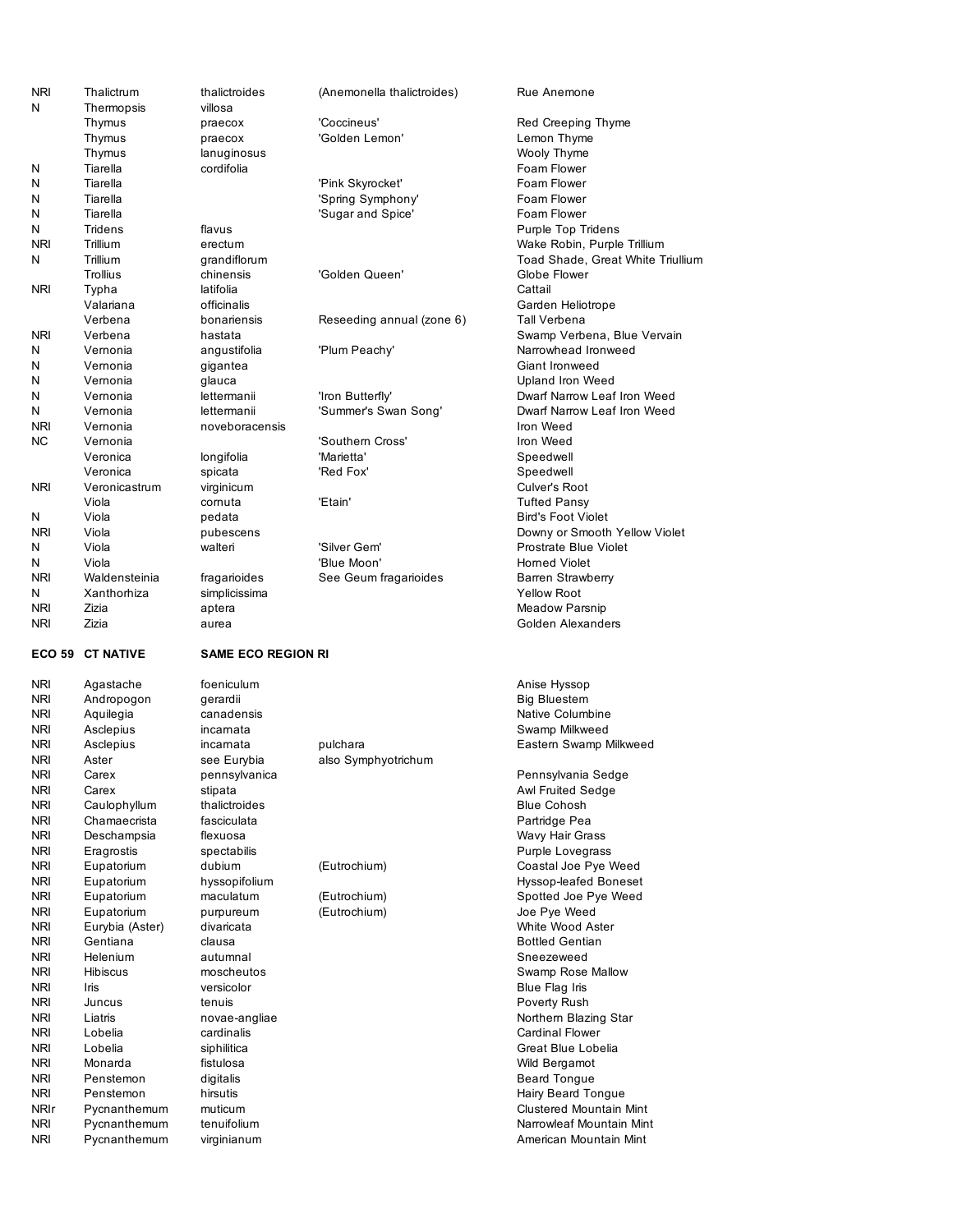| <b>NRI</b><br><b>NRI</b><br><b>NRI</b><br><b>NRI</b><br><b>NRI</b><br><b>NRI</b> | Schizachrium<br>Solidago<br>Solidago<br>Solidago<br>Symphyotrichum<br>Symphyotrichum | scoparium<br>odora<br>sempervirens<br>speciosa<br>cordifolius<br>novae-angliae | (Aster)<br>(Aster)     | Little Blue<br>Sweet Go<br>Seaside G<br>Showy Go<br>Blue Woo<br>New Engla |
|----------------------------------------------------------------------------------|--------------------------------------------------------------------------------------|--------------------------------------------------------------------------------|------------------------|---------------------------------------------------------------------------|
| <b>NRI</b>                                                                       | Verbena                                                                              | hastata                                                                        |                        | <b>Blue Verva</b>                                                         |
| <b>NRI</b>                                                                       | Vernonia                                                                             | noveboracensis                                                                 |                        | New York                                                                  |
| <b>NRI</b>                                                                       | Zizia                                                                                | aurea                                                                          |                        | Golden Al                                                                 |
|                                                                                  | <b>RHODY NATIVE</b>                                                                  |                                                                                |                        |                                                                           |
| <b>NRI</b>                                                                       | Iris                                                                                 | prismatica                                                                     |                        | Slender B                                                                 |
| <b>NRI</b>                                                                       | Iris                                                                                 | versicolor                                                                     |                        | Blue Flag                                                                 |
| <b>NRI</b>                                                                       | Rosa                                                                                 | carolina                                                                       |                        | Carolina F                                                                |
| <b>NRI</b><br><b>NRI</b>                                                         | Rosa<br>Rosa                                                                         | palustris<br>virginiana                                                        |                        | Swamp Ro<br>Virginia Ro                                                   |
|                                                                                  | <b>FERNS</b>                                                                         |                                                                                |                        |                                                                           |
| <b>NRI</b>                                                                       | Adiantum                                                                             | pedatum                                                                        |                        | Northern N                                                                |
| <b>NRI</b>                                                                       | Athyrium                                                                             | felix-femina                                                                   |                        | Lady Fern                                                                 |
| <b>NRI</b>                                                                       | Athyrium                                                                             | felix-femina aspleniodes                                                       |                        | Southern                                                                  |
| N                                                                                | Athyrium                                                                             | felix-femina                                                                   | 'Regal Red'            | Lady Fern                                                                 |
|                                                                                  | Athyrium                                                                             | niponicum                                                                      | 'Pictum'               | Japanese                                                                  |
| NRI                                                                              | Dennstaedtia                                                                         | punctilobula                                                                   |                        | Eastern H                                                                 |
| N                                                                                | Dryopteris                                                                           | x australis                                                                    |                        | Dixie Woo                                                                 |
|                                                                                  | Dryopteris                                                                           | erythrosora                                                                    | 'Brilliance'           | Autumn F                                                                  |
| N<br><b>MRI</b>                                                                  | Dryopteris                                                                           | felix-mas                                                                      |                        | Male Fern<br>Goldie's F                                                   |
| <b>NRI</b>                                                                       | Dryopteris<br>Dryopteris                                                             | goldiana<br>marginalis                                                         |                        | Eastern W                                                                 |
| <b>NRI</b>                                                                       | Matteuccia                                                                           | struthiopteris                                                                 |                        | Ostrich Fe                                                                |
| <b>NRI</b>                                                                       | Onoclea                                                                              | sensibilis                                                                     |                        | Sensitive                                                                 |
| <b>NRI</b>                                                                       | Osmunda                                                                              | cinnamomea                                                                     |                        | Cinnamon                                                                  |
| <b>NRI</b>                                                                       | Osmunda                                                                              | regalis                                                                        |                        | Regal Fen                                                                 |
| <b>NRI</b>                                                                       | Polystichum                                                                          | acrostichoides                                                                 |                        | Christmas                                                                 |
|                                                                                  | Polystichum                                                                          | polyblepharum                                                                  |                        | Tassel Fer                                                                |
|                                                                                  | <b>GRASSES</b>                                                                       |                                                                                |                        |                                                                           |
| <b>NRI</b>                                                                       | Acorus                                                                               | americanus                                                                     |                        | American                                                                  |
| <b>NRI</b>                                                                       | Ammophila                                                                            | brevilgulata                                                                   |                        | Beach Gra                                                                 |
| NRI                                                                              | Andropogon                                                                           | gerardii                                                                       |                        | <b>Big Bluest</b>                                                         |
| N                                                                                | Andropogon                                                                           | gerardii                                                                       | 'Blackhawks'           | <b>Big Bluest</b>                                                         |
| N                                                                                | Bouteloua                                                                            | gracilis                                                                       | 'Blonde Ambition'      | <b>Blue Gran</b>                                                          |
|                                                                                  | Calamagrostis                                                                        | acutiflora<br>acutiflora                                                       | 'Karl Foerster'        | <b>Feather R</b>                                                          |
|                                                                                  | Calamagrostis<br>Calamagrostis                                                       | brachytricha                                                                   | 'Lightning Strike'     | Variegate<br>Korean Fe                                                    |
| NRI                                                                              | Carex                                                                                | amphibola                                                                      |                        | Eastern N                                                                 |
|                                                                                  | Carex                                                                                | elata                                                                          | 'Bowles Golden'        | Golden Se                                                                 |
| N                                                                                | Carex                                                                                | flaccosperma                                                                   |                        | <b>Thinfruit S</b>                                                        |
| N                                                                                | Carex                                                                                | muskingumensis                                                                 | 'Oehme'                | Muskingur                                                                 |
|                                                                                  | Carex                                                                                | oshimensis                                                                     | 'Evergold' -Evercolor  | Golen Var                                                                 |
|                                                                                  | Carex                                                                                | oshimensis                                                                     | 'Eversheen' -Evercolor | Golden Va                                                                 |
|                                                                                  | Carex                                                                                | oshimensis                                                                     | 'Everillo'- Evercolor  | Golden Se                                                                 |
| NRI                                                                              | Carex                                                                                | pensylvanica                                                                   |                        | Pennsylva                                                                 |
| <b>NRI</b>                                                                       | Carex                                                                                | rosea                                                                          |                        | Rosey Se                                                                  |
|                                                                                  | Carex                                                                                | siderosticha<br>siderosticha                                                   | 'Banana Boat'          | Creeping                                                                  |
| NRI                                                                              | Carex<br>Carex                                                                       | stricta                                                                        | 'Snow Cap'             | Creeping                                                                  |
| Ν                                                                                | Chasmanthium                                                                         | latifolium                                                                     |                        | Upright Se<br>Northern S                                                  |
| Ν                                                                                | Deschampsia                                                                          | caespitosa                                                                     | 'Goldtau'              | <b>Tufted Ha</b>                                                          |
| NRI                                                                              | Elymus                                                                               | virginicus                                                                     |                        | Virginia W                                                                |
| NRI                                                                              | Eragrostis                                                                           | spectabalis                                                                    |                        | Purple Lo                                                                 |
|                                                                                  | Festuca                                                                              | glauca                                                                         | 'Blue Whiskers'        | <b>Blue Fesc</b>                                                          |
|                                                                                  | Hakonechloa                                                                          | macra                                                                          | 'Albo Striata'         | Hakon Gra                                                                 |
|                                                                                  | Hakonechloa                                                                          | macra                                                                          | 'All Gold'             | Hakon Gra                                                                 |
|                                                                                  | Hakonechloa                                                                          | macra                                                                          | 'Aureola'              | Hakon Gra                                                                 |
| NRI                                                                              | Juncus                                                                               | effusus                                                                        |                        | Soft Rush                                                                 |
| <b>NRI</b>                                                                       | Juncus                                                                               | tenuis                                                                         |                        | Poverty R                                                                 |

Little Bluestem Sweet Goldenrod Seaside Goldenrod Showy Goldenrod Blue Wood Aster New England Aster Blue Vervain New York Ironweed Golden Alexander

Slender Blue Flag Iris Blue Flag Iris Carolina Rose Swamp Rose Virginia Rose

Northern Maidenhair Southern Lady Fern ed' **Example 19 Athene Exercise Career** Japanese Painted Fern Eastern Hayscented Fern Dixie Woodfern Autumn Fern Goldie's Fern Eastern Wood Fern Ostrich Fern Sensitive Fern Cinnamon Fern Regal Fern Christmas Fern Tassel Fern

American Sweet Flag Beach Grass Big Bluestem wks' **Big Bluestem** Ambition' Blue Grama Grass rster' The Calamagnos Calamagnos Feather Reed Grass Strike' Variegated Feather Reed Grass Korean Feather Reed Grass Eastern Narrowleaf Sedge Golden' Golden Sedge Thinfruit Sedge N Carex muskingumensis 'Oehme' Muskingum Sedge Golen Variegated Sedge en' -Evercolor **Colden Variegated Sedge** Evercolor Golden Sedge Pennsylvania Sedge Rosey Sedge Boat' Creeping Broad-Leaved Sedge ap' Creeping Broad-leaved Sedge Upright Sedge Northern Sea Oats Tufted Hairgrass Virginia Wild Rye Purple Love Grass iskers' **Blue Fescue** ata' **Hakon Grass** Hakon Grass Hakon Grass Poverty Rush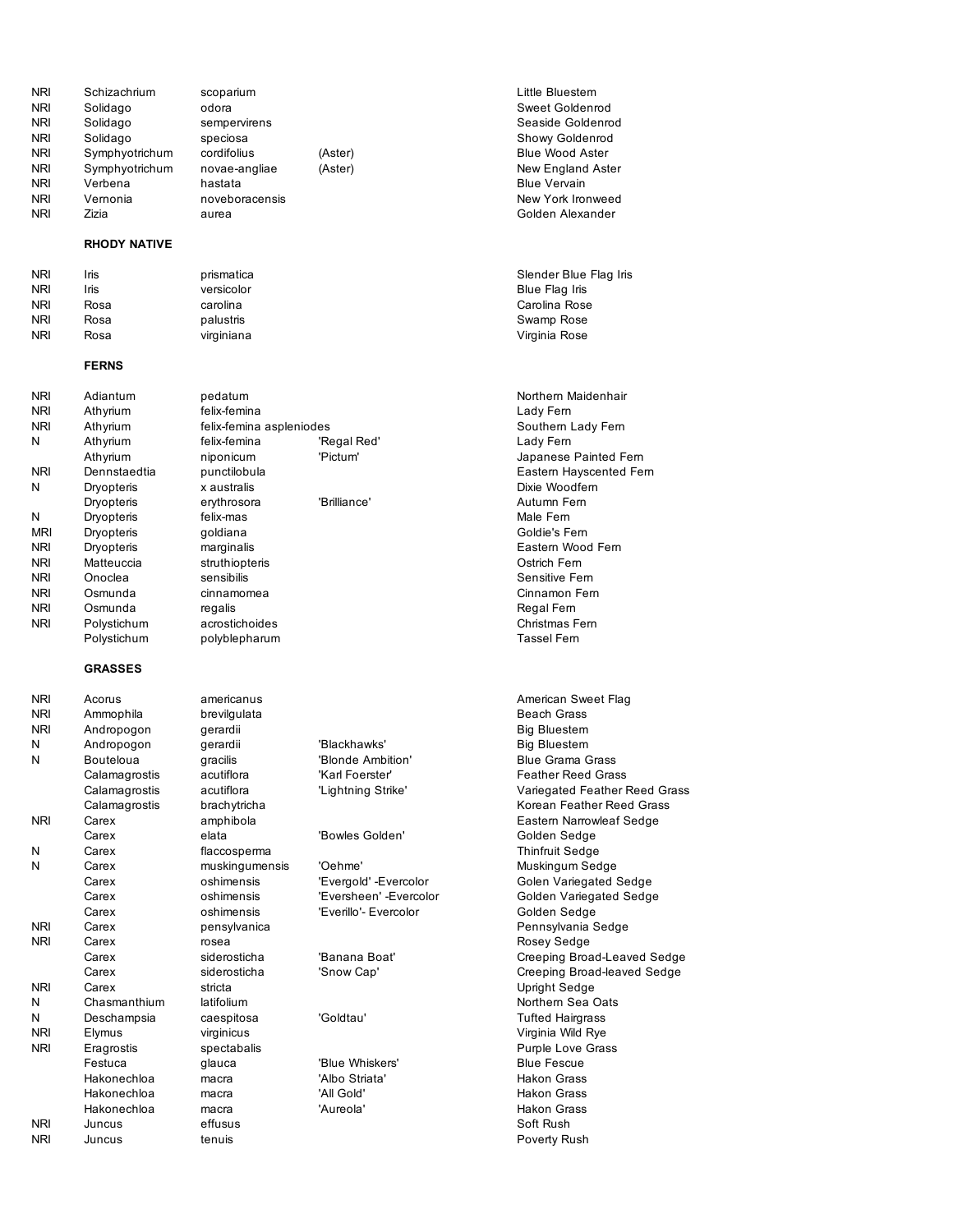|            | Molinia       | arundinacea   | 'Skyracer'         | <b>Moor Grass</b>    |
|------------|---------------|---------------|--------------------|----------------------|
| <b>NRI</b> | Panicum       | amarum        | 'Dewey Blue'       | <b>Atlantic Coa</b>  |
| <b>NRI</b> | Panicum       | virgatum      |                    | Switch Gras          |
| NС         | Panicum       | virgatum      | 'Cape Breeze'      | <b>Dwarf Switc</b>   |
| Ν          | Panicum       | virgatum      | 'Heavy Metal'      | <b>Blue Switch</b>   |
| N          | Panicum       | virgatum      | 'Heiliger Hain'    | <b>Blue Switch</b>   |
| N          | Panicum       | virgatum      | 'North Wind'       | Switch Gras          |
| N          | Panicum       | virgatum      | 'Purple Tears'     | Switch Gras          |
| N          | Panicum       | virgatum      | 'Shenandoah'       | Dwarf Red \          |
|            | Pennisetum    | alopecuroides | 'Desert Plains'    | Dwarf Foun           |
|            | Pennisetum    | alopecuroides | 'Hameln'           | Dwarf Foun           |
| <b>NRI</b> | Schizachyrium | scoparium     |                    | <b>Little Bluest</b> |
| Ν          | Schizachyrium | scoparium     | 'Blue Paradise'    | <b>Little Bluest</b> |
| N          | Schizachyrium | scoparium     | 'Standing Ovation' | <b>Little Bluest</b> |
| N          | Schizachyrium | scoparium     | 'The Blues'        | <b>Little Bluest</b> |
| N          | Schizachyrium | scoparium     | 'Twilight Zone'    | <b>Little Bluest</b> |
| NRI        | Schizachyrium | scoparium     |                    | <b>Little Bluest</b> |
| nri        | Scirpus       | cyperinus     |                    | Woolgrass            |
| nri        | Sorghastrum   | nutans        |                    | Indian Gras          |
| nri        | Sporobolis    | heterolepis   |                    | Prairie Drop         |
| nri        | Tridens       | flavus        |                    | Purpletop T          |

### **ROSES**

NRI Rosa carolina e carolina e carolina e carolina e carolina e carolina e carolina e carolina e carolina e carolina NRI Rosa pallustris pallustris Swamp Rose NRI Rosa virginiana Virginia Rose

### **WOODY PLANTS**

NRI Amelanchier laevis Serviceberry, Shadblow NRI Arctostaphylos uva-ursi **Bearberry** Bearberry NRI Aronia arbutifolia 'Brilliantissima' Red Chokeberry N Aronia melanocarpa 'Viking' **Black Chokeberry** N Asimina triloba triloba Common Paw Paw NRI Baccharis halimifolia female Groundsel Bush NRI Baccharis halimifolia male Groundsel Bush Calluna vulgaris See also Perennials Scotch Heather Camellia **Camellia** <sup>'</sup>April Tryst' Hardy Camellia Caryopteris divaricata 'Snow Fairy' Variegated Blue Mist NRI Ceanothus americanus americanus New Jersey Tea NRI Cephalanthus occidentalis **Buttonbush** Buttonbush Chionanthus viginicus White Fringetree NRI Clethra alnifolia alnifolia Summersweet, Sweet Pepperbush NC Clethra alnifolia 'Anne Bidwell' Summersweet, Sweet Pepperbush NC Clethra alnifolia 'Ruby Spice' Pink Summersweet NC Clethra alnifolia 'Hummingbird' Dwarf Summersweet NC Clethra alnifolia 'Sixteen Candles' Dwarf Summersweet NRI Comptonia peregrina **negrisha negrisha negri dan kemakatan Sweetfern** NRI Cornus alternifolia entranties and the Pagoda Dogwood N Diospyros virginiana American Persimmon NRI Hamamelis virginiana **Witchhazel** Heptacodium miconioides 'Red Select' Seven-Son Flower NRI Hydrangea aborescens aborescens Smooth Hydrangea N Hydrangea aborescens 'Annabelle' Smooth Hydrangea N Hydrangea aborescens 'Haas Halo' Smooth Hydrangea N Hydrangea aborescens 'Incrediball Smooth Hydrangea N Hydrangea aborescens 'Incrediball Smooth Hydrangea N Hydrangea aborescens 'Incredibelle Wee White' Smooth Hydrangea Dwarf N Hydrangea aborescens 'Pinkerella' Smooth Pink Hydrangea Hydrangea anomala petiolaris component climbing Hydrangea anomala petiolaris component climbing Hydrangea Hydrangea macrophylla Endless Summer Hydrangea macrophylla Endless Summer 'Bloomstruck' Hydrangea macrophylla Endless Summer 'Twist & Shout' Hydrangea macrophylla 'Love' Hydrangea macrophylla 'Merit Supreme' Hydrangea macrophylla 'Nikko Blue' Hydrangea macrophylla 'Onyx Peacock' Hydrangea macrophylla 'Wedding Gown' Hydrangea macrophylla 'Zebra'

'Standing Ovation' Little Bluestem The Blues' **Network** Little Bluestem 'Twilight Zone' Little Bluestem

'Dewey Blue' **NRI Panicum amazum amazum amazum Atlantic Coastal Panic Grass** Switch Grass 'Cape Breeze' **National Switch Grass** 'Heavy Metal' **Blue Switch Grass** 'Heiliger Hain' **Blue Switch Grass** 'Shenandoah' Dwarf Red Switch Grass ides 'Desert Plains' Dwarf Fountain Grass Pennisetum alopecuroides 'Hameln' Dwarf Fountain Grass Little Bluestem 'Blue Paradise' **Little Bluestem** Little Bluestem Indian Grass is **NRI Sportseed** enter the enterprise Prairie Dropseed Purpletop Tridens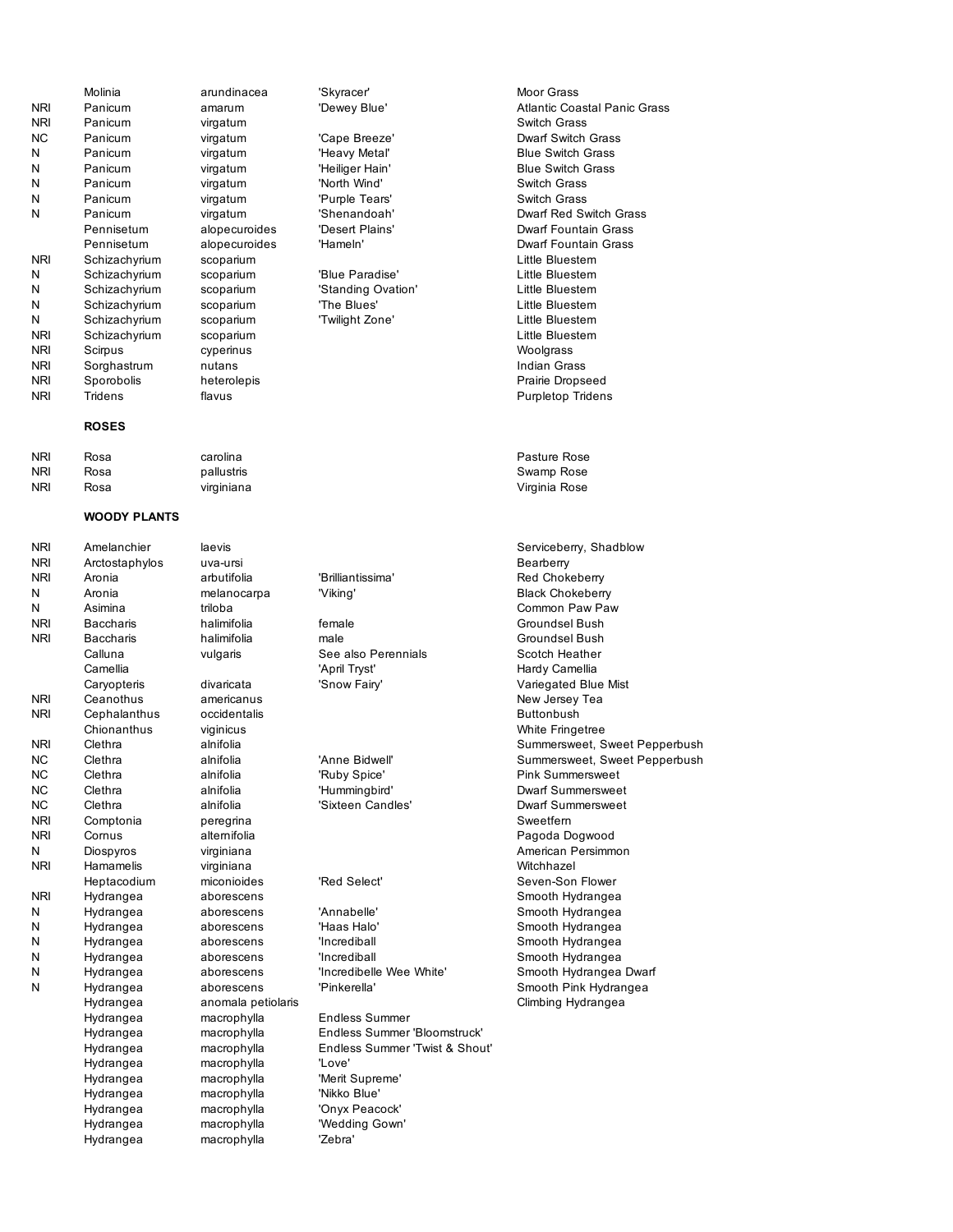|            | Hydrangea      | paniculata     | 'Bobo'                   |                             |
|------------|----------------|----------------|--------------------------|-----------------------------|
|            | Hydrangea      | paniculata     | 'Confetti'               |                             |
|            | Hydrangea      | paniculata     | 'Lime Light'             |                             |
|            | Hydrangea      | paniculata     | 'Little Lime'            |                             |
|            | Hydrangea      | paniculata     | 'Little Quick Fire'      |                             |
|            | Hydrangea      | paniculata     | 'Quick Fire'             |                             |
|            | Hydrangea      | paniculata     | 'Strawberry Sundae'      |                             |
| N          | Hydrangea      | quercifolia    | 'Alice'                  | Oak Leaf Hydrangea          |
|            | Hydrangea      | serrata        | 'Midoribeshi-temari'     |                             |
|            | Hydrangea      | veitchii       |                          |                             |
|            | Hydrangea      |                | 'Ayesha'                 |                             |
|            | Hydrangea      |                | 'Blue Wave'              |                             |
|            | Hydrangea      |                | 'Sister Theresa'         |                             |
|            | Hydrangea      |                | 'Lace Cap'               |                             |
|            | Hydrangea      |                | 'Teller White'           |                             |
| Ν          | Hypericum      | kalmianum      |                          | St. John's Wort             |
| <b>NRI</b> | llex           | verticillata   | 'Sparkleberry'           | Winterberry                 |
|            | llex           | verticillata   |                          |                             |
| nri        | llex           | verticillata   | 'Red Sprite'             | Winterberry                 |
|            |                |                | 'Winter Red'<br>'Merlot' | Winterberry                 |
| N          | Itea<br>Kalmia | virginica      |                          | Dwarf Virginia Sweets       |
| N          |                | latifolia      | 'Carol'                  | Mt Laurel                   |
| N          | Kalmia         | latifolia      | 'Firecracker'            | Mt Laurel Dwarf             |
|            | Lagerstroemia  |                | 'Cherry Mocha'           | Crapemyrtle                 |
|            | Lagerstroemia  |                | 'Peppermint Mocha'       | Crapemyrtle                 |
| N          | Leucothoe      | keiskei        | 'Little Flames'          | Dwarf Leucothoe             |
| N          | Leucothoe      | perfecta       |                          | Highland Dog Laurel         |
| <b>NRI</b> | Lindera        | benzoin        |                          | Spicebush                   |
|            | Magnolia       | grandiflora    | 'Edith Bogue'            | Southern Magnolia           |
| NRI        | Myrica         | pensylvanica   |                          | Bayberry                    |
| N          | Phsocarpus     | opulifolius    | 'Center Glow'            | Ninebark                    |
|            | Potentilla     | fruticosa      | 'Primrose Beauty'        | Shrubby Cinquefoil          |
| NRI        | Prunus         | maritima       |                          | Beach Plum                  |
| ΝC         | Rhus           | aromatica      | 'Gro Low'                | Fragrant Sumac              |
| NRI        | Salix          | discolor       |                          | Pussy Willow                |
| N          | Sambucus       | canadensis     |                          | Elderberry                  |
| N          | Sambucus       | nigra          | 'Black Lace'             | Elderberry                  |
| N          | Sambucus       | racemosa       | 'Lemony Lace'            | Elderberry                  |
|            | Spiraea        | prunifolia     | 'Bridal Wreath'          | <b>Bridal Wreath Spirea</b> |
| NRI        | Spiraea        | tomentosa      |                          | Steeple Bush                |
| NRI        | Viburnum       | acerifolium    |                          | Maple Leaf Viburnum         |
| NRI        | Viburnum       | cassinoides    |                          | Witherod Viburnum           |
| <b>NRI</b> | Viburnum       | cassinoides    | 'Lil' Ditty'             | Witherod Viburnum Dv        |
| NRI        | Viburnum       | dentatum       |                          | Arrow Wood                  |
| NRI        | Viburnum       | lentago        |                          | Nanyberry Viburnum          |
| N          | Viburnum       | nudum          | 'Winterthur'             | Possumhaw                   |
| N          | Viburnum       | rhytidophyllum |                          | Leatherleaf viburnum        |
| nri        | Vibumum        | trilobum       | 'Wentworth'              | Compact American Cra        |
|            |                |                |                          |                             |
|            | <b>VINES</b>   |                |                          |                             |
| NRI        | Clematis       | virginiana     |                          | 'Virgin's Bower'            |
| Ν          | Gelsemium      | sempervirens   | 'Margarita'              | Caroline Jasmine            |
| N          | Lonicera       | sempervirens   | 'Major Wheeler'          | <b>Trumpet Honeysuckle</b>  |
| <b>NRI</b> | Parthenocissus | quinquefolia   |                          | Virginia Creeper            |
|            | <b>HERBS</b>   |                |                          |                             |
|            | Anise Hyssop   |                |                          |                             |

| Kalmia         | latifolia      | 'Carol'      |
|----------------|----------------|--------------|
| Kalmia         | latifolia      | 'Firecracker |
| Lagerstroemia  |                | 'Cherry Mor  |
| Lagerstroemia  |                | 'Peppermin   |
| Leucothoe      | keiskei        | 'Little Flam |
| Leucothoe      | perfecta       |              |
| Lindera        | benzoin        |              |
| Magnolia       | grandiflora    | 'Edith Bogu  |
| Myrica         | pensylvanica   |              |
| Phsocarpus     | opulifolius    | 'Center Glo  |
| Potentilla     | fruticosa      | 'Primrose B  |
| Prunus         | maritima       |              |
| Rhus           | aromatica      | 'Gro Low'    |
| Salix          | discolor       |              |
| Sambucus       | canadensis     |              |
| Sambucus       | nigra          | 'Black Lace  |
| Sambucus       | racemosa       | 'Lemony La   |
| Spiraea        | prunifolia     | 'Bridal Wrea |
| Spiraea        | tomentosa      |              |
| Viburnum       | acerifolium    |              |
| Viburnum       | cassinoides    |              |
| Viburnum       | cassinoides    | 'Lil' Ditty' |
| Viburnum       | dentatum       |              |
| Viburnum       | lentago        |              |
| Viburnum       | nudum          | 'Winterthur' |
| Viburnum       | rhytidophyllum |              |
| Viburnum       | trilobum       | 'Wentworth   |
| <b>VINES</b>   |                |              |
| Clematis       | virginiana     |              |
| Gelsemium      | sempervirens   | 'Margarita'  |
| Lonicera       | sempervirens   | 'Major Whe   |
| Parthenocissus | quinquefolia   |              |
| <b>HERBS</b>   |                |              |
| Anise Hyssop   |                |              |
| Arugula        |                |              |
| Basil          |                | 'Genovese'   |
| Basil          |                | 'Holy'       |
| Bergamot       | wild           |              |
| Borage         | blue           |              |
| Catmint        |                |              |
| Chamomile      |                | 'Roman'      |
| Chives         |                |              |
| Cilantro       |                |              |
|                |                |              |

n Hydrangea (National Media) is a control of the Machine of the Machine of the Machine of the Machine of the M<br>The Machine of the Machine of the Machine of the Machine of the Machine of the Machine of the Machine of the M Ilex verticial verticial verticial verticial verticity of the Vinterberry Vinterberry N Itea virginica 'Merlot' Dwarf Virginia Sweetspire Aocha' **Crapemyrtle** nint Mocha' **Crapemyrtle** lora 'Edith Bogue' Southern Magnolia a **Primrose Beauty'** Shrubby Cinquefoil lia **Spiral 'Bridal Wreath' Bridal Wreath Spirea** NRI Viburnum cassinoides 'Lil' Ditty' Witherod Viburnum Dwarf NRI Viburnum trilobum 'Wentworth' Compact American Cranberry Bush

| Arugula   |      |            |
|-----------|------|------------|
| Basil     |      | 'Genovese  |
| Basil     |      | 'Holy'     |
| Bergamot  | wild |            |
| Borage    | blue |            |
| Catmint   |      |            |
| Chamomile |      | 'Roman'    |
| Chives    |      |            |
| Cilantro  |      |            |
| Comfrey   |      | 'Fem Leaf' |
| Cumin     |      |            |
| Dill      |      |            |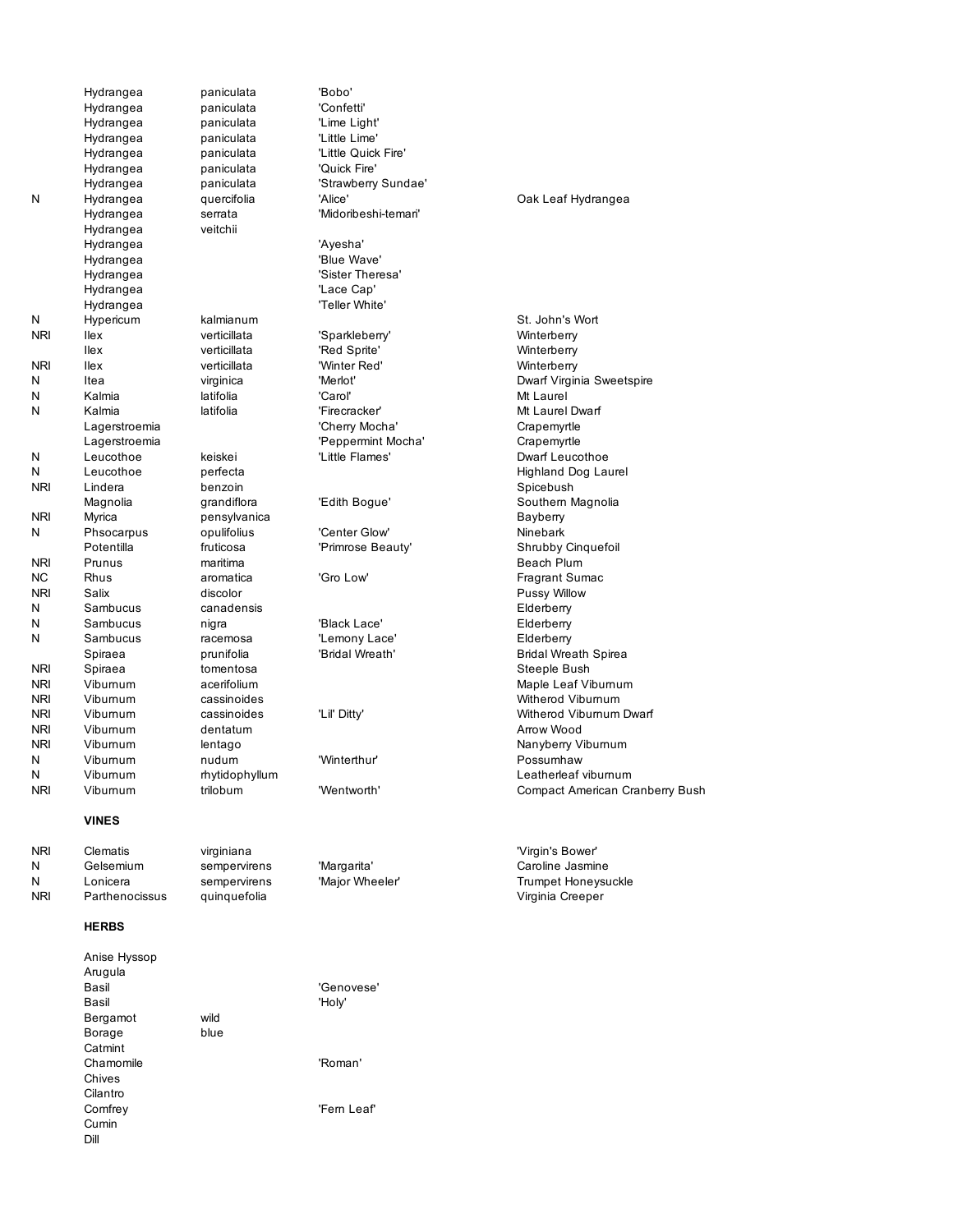Eucalyptus 'Spiral' Fennel 'Bronze' Feverfew Hyssop Lavender Leeks Lemon Balm Lemon Grass 'Asian' Marigold **Marigold Contract Contract Contract Contract Contract Contract Contract Contract Contract Contract Contract Contract Contract Contract Contract Contract Contract Contract Contract Contract Contract Contract Con** Marigold **'Red Gem'** Marigold **Marigold CONFIDENT Tangerine Gem'** Marjoram sweet Mentha 'Corsican Mint' Miniature Mint Mentha **Mentha Community** 'Apple' Apple Mint Mesclun greens Nasturtium **Verwall** Verwel Mix' Nasturtium  $\blacksquare$ Oregano 'Greek' Oregano 'Hot & Spicy' Parsley 'Curley Leaf' Poppy California Rosmarinus officinalis 'Arp' **Rosmarinus** Rosemary Sage 'Grey' Sage 'Pineapple' Pineapple Sage Sage 'Tricolor' Santolina 'Grey' Tarragon French Thymus English Thyme Thymus **and Communist Communist Communist Communist Communist Communist Communist Communist Communist Communist Communist Communist Communist Communist Communist Communist Communist Communist Communist Communist Communist** Thymus praecox 'Coccineus' Thyme **FRUIT** Actinidia arguta 'Anna' Arctic Kiwi Arctostaphylos uva-ursi **Bearberry** N Aronia arbutifolia 'Brilliantissima' Red Chokeberry N Aronia melanocarpa 'Viking' Black Chokeberry Asimina triloba PaPaw Ficus carica Chicago Chicago Hardy Fig N Gaylussacia brachycera 'Blue Horizon' **Box Huckleberry** Ground Cherry **Cape Gooseberry** Cape Gooseberry **Cape Gooseberry** Humulus lupulus 'Cascade' Hops Ledum groenlandicum Winters Creek Labradore Tea Lonicera caerulea 'Indigo Treat' Haskap Lonicera caerulea 'Tundra' Haskap

N Rubus black 'Pequot Lakes' Black Raspberry N Rubus everbearing 'Ohio's Treasure' Black Raspberry NRI Sambucus canadensis Elderberry NRI Sambucus canadensis 'Adams' Elderberry NRI Sambucus canadensis 'Bob Gordon' Elderberry NRI Sambucus canadensis 'Johns' Elderberry NRI Sambucus canadensis 'Ranch' Elderberry Strawberries **Contract Contract Contract Contract Contract Contract Contract Contract Contract Contract Contract Contract Contract Contract Contract Contract Contract Contract Contract Contract Contract Contract Contract C** NRI Vaccinium angustifolium angustifolium angustifolium angustifolium angustifolium angustifolium angustifolium

Morus **nigra** nigra **nigra** Trader Mulberry

Oregano rotundifolia 'Kent Beauty' Ornamental Oregano Scented Geranium 'Lemon' Lemon Scented Geranium Scented Geranium  $N$ <sup>Nutmeg' Nutmeg Nutmeg Scented Geranium</sup> Scented Geranium 'Rosa' Rose Scented Geranium 'Strawberry' Strawberry Scented Geranium Jostaberry Black Currant/ Gooseberry Rubus black 'Chester' Blackberry Thornless N Rubus red 'Encore' Summer Raspberry N Rubus **Pariflorus - red** Thimbleberry Raspberry N Rubus odoratus **Flowering Raspberry** N Rubus stellarcticus 'Anna' Ground Cover Raspberry N Rubus stellarcticus 'Beta' Ground Cover Raspberry N Rubus stellarcticus 'Sophia' Sophia' Ground Cover Raspberry

NRI Vaccinium corymbosum comes comes and the Highbush Blueberry NRI Vaccinium corymbosum 'Bonus'- mid/late Highbush Blueberry